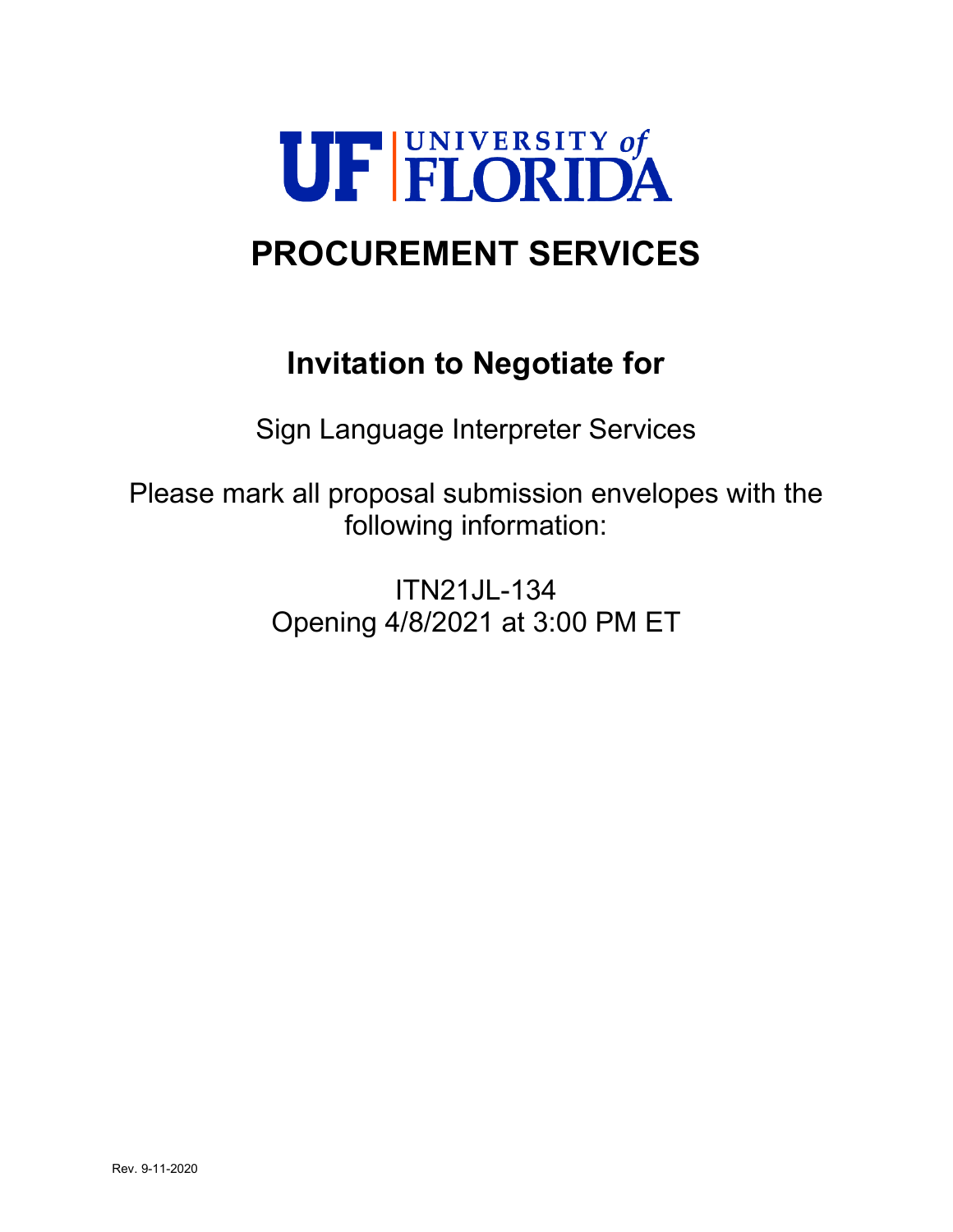# Contents

| 1.0 |        |                                                                              |  |
|-----|--------|------------------------------------------------------------------------------|--|
|     | 1.1    |                                                                              |  |
|     | 1.2    |                                                                              |  |
|     | 1.3    |                                                                              |  |
|     | 1.4    |                                                                              |  |
|     | 1.5    |                                                                              |  |
|     |        |                                                                              |  |
| 2.0 |        |                                                                              |  |
|     | 2.1    |                                                                              |  |
|     | 2.2    |                                                                              |  |
|     | 2.3    |                                                                              |  |
|     | 2.4    |                                                                              |  |
|     | 2.5    | Vendor Protest Procedure; Notice of Proposal Protest Bonding Requirement  8  |  |
|     | 2.6    | Contractual Intent/Right to Terminate and Recommence ITN Process 8           |  |
|     | 2.7    |                                                                              |  |
|     | 2.8    |                                                                              |  |
|     | 2.9    |                                                                              |  |
|     | 2.10   | Determination of and Information Concerning Vendor's Qualifications  8       |  |
|     | 2.11   |                                                                              |  |
|     | 2.12   | Rejection of Vendor Counter-offers, Stipulations and Other Exceptions  9     |  |
|     | 2.13   |                                                                              |  |
|     | 2.14   |                                                                              |  |
| 3.0 | 3.1    |                                                                              |  |
|     | 3.2    |                                                                              |  |
|     | 3.3    |                                                                              |  |
| 4.0 |        |                                                                              |  |
|     | 4.1    |                                                                              |  |
|     | 4.1.1  |                                                                              |  |
|     | 4.1.2  |                                                                              |  |
|     | 4.1.3  |                                                                              |  |
|     | 4.1.4  |                                                                              |  |
|     | 4.1.5  |                                                                              |  |
|     | 4.1.6  |                                                                              |  |
|     | 4.2    |                                                                              |  |
|     | 4.2.1  |                                                                              |  |
|     | 4.2.2  |                                                                              |  |
|     | 4.2.3  |                                                                              |  |
|     | 4.2.4  |                                                                              |  |
|     | 4.2.5  | Questions, Communications and Inquires between the University and Vendors 13 |  |
|     | 4.2.6  | Addenda and the University's Response to Communications from Vendor  14      |  |
|     | 4.2.7  |                                                                              |  |
|     | 4.2.8  |                                                                              |  |
|     | 4.2.9  |                                                                              |  |
|     | 4.2.10 |                                                                              |  |
|     | 4.2.11 |                                                                              |  |
|     |        |                                                                              |  |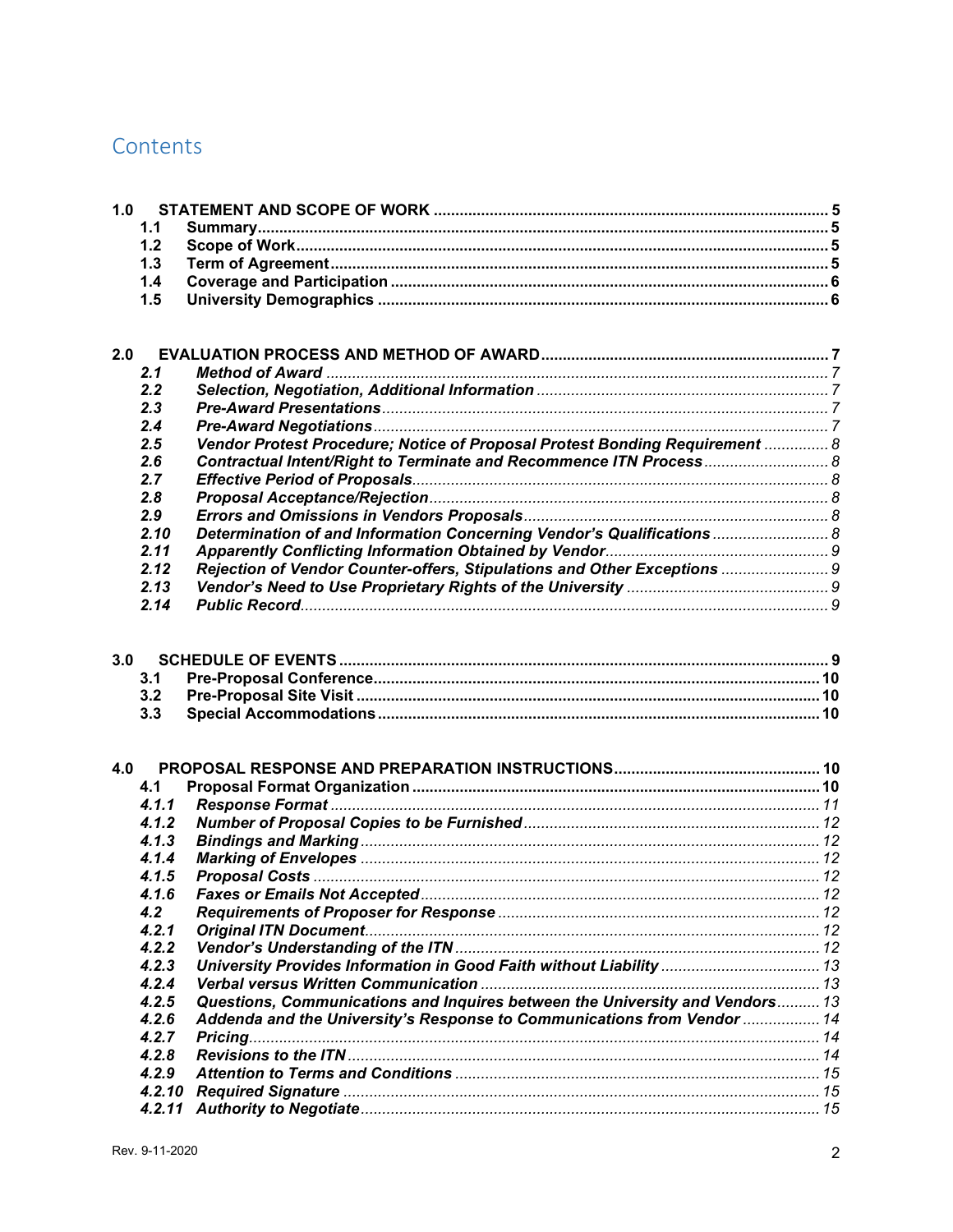| 4.2.13 Improper Business Relationships/Conflict of Interest Prohibited  15        |  |
|-----------------------------------------------------------------------------------|--|
| 4.2.14 Corrections, Changes, and Providing Information on Forms within the ITN 16 |  |
|                                                                                   |  |
|                                                                                   |  |
|                                                                                   |  |
| 4.2.18 University's Right to Use Vendor's Ideas/Proprietary Information 16        |  |
|                                                                                   |  |

| 5.0 |      |  |
|-----|------|--|
|     | 5.1  |  |
|     | 5.2  |  |
|     | 5.3  |  |
|     | 5.4  |  |
|     | 5.5  |  |
|     | 5.6  |  |
|     | 5.7  |  |
|     | 5.8  |  |
|     | 5.9  |  |
|     | 5.10 |  |
|     | 5.11 |  |
|     | 5.12 |  |
|     | 5.13 |  |
|     | 5.14 |  |
|     | 5.15 |  |
|     | 5.16 |  |
|     | 5.17 |  |
|     |      |  |

| 6.0 |      |  |
|-----|------|--|
|     | 6.1  |  |
|     | 6.2  |  |
|     | 6.3  |  |
|     | 6.4  |  |
|     | 6.5  |  |
|     | 6.6  |  |
|     | 6.7  |  |
|     | 6.8  |  |
|     | 6.9  |  |
|     | 6.10 |  |
|     | 6.11 |  |
|     | 6.12 |  |
|     | 6.13 |  |
|     | 6.14 |  |
|     | 6.15 |  |
|     | 6.16 |  |
|     | 6.17 |  |
|     | 6.18 |  |
|     | 6.19 |  |
|     | 6.20 |  |
|     | 6.21 |  |
|     | 6.22 |  |
|     | 6.23 |  |
|     | 6.24 |  |
|     | 6.25 |  |
|     | 6.26 |  |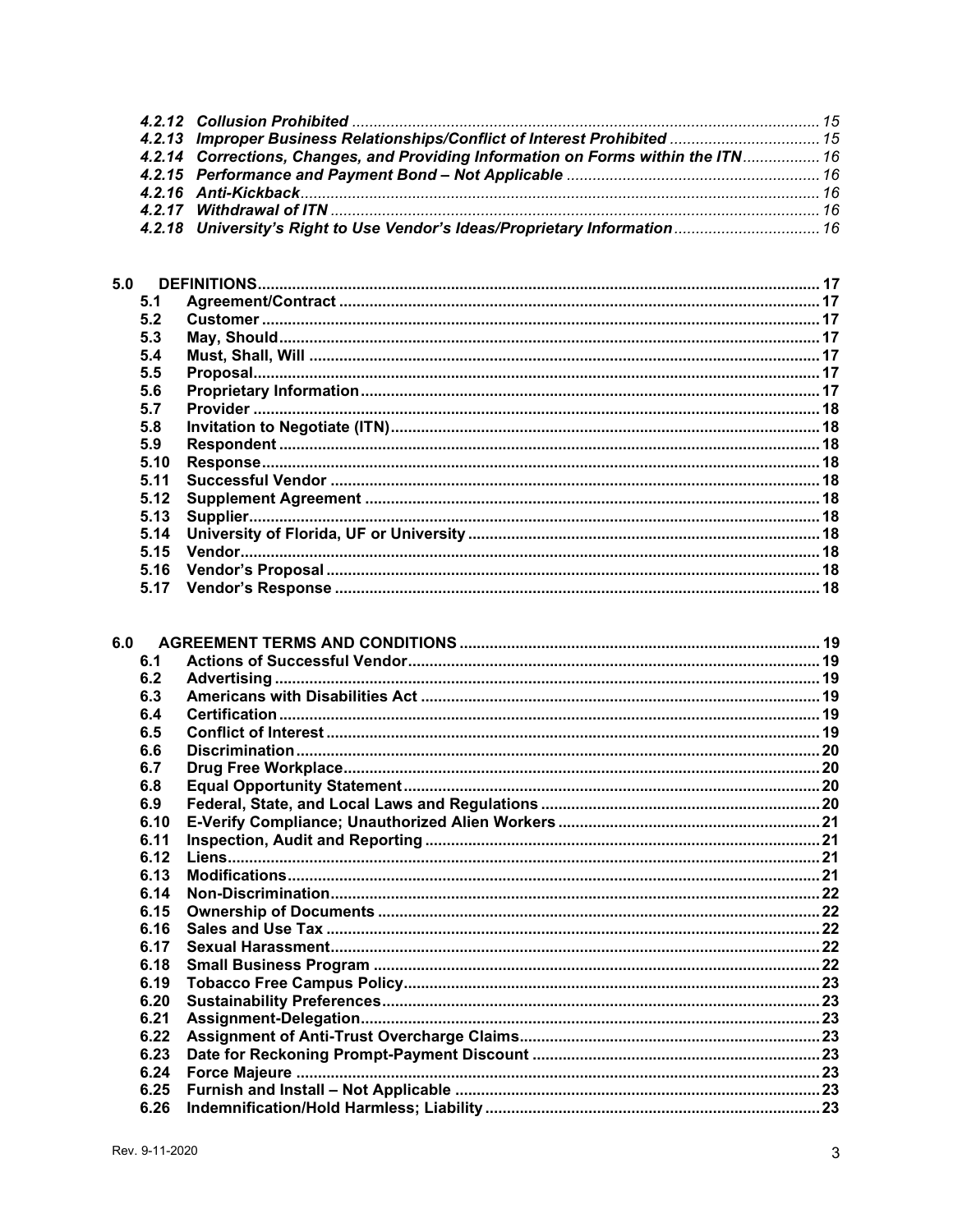| 6.27   |                                                                                 |  |
|--------|---------------------------------------------------------------------------------|--|
| 6.28   |                                                                                 |  |
| 6.29   |                                                                                 |  |
| 6.30   |                                                                                 |  |
| 6.31   |                                                                                 |  |
| 6.32   |                                                                                 |  |
| 6.33   | Notice to Vendors of Asbestos-Containing Materials in University Buildings- Not |  |
|        |                                                                                 |  |
| 6.34   |                                                                                 |  |
| 6.35   |                                                                                 |  |
| 6.36   |                                                                                 |  |
| 6.37   |                                                                                 |  |
| 6.38   |                                                                                 |  |
| 6.39   |                                                                                 |  |
| 6.40   |                                                                                 |  |
| 6.41   |                                                                                 |  |
| 6.42   |                                                                                 |  |
|        |                                                                                 |  |
| 6.43   |                                                                                 |  |
| 6.44   |                                                                                 |  |
| 6.45   |                                                                                 |  |
| 6.46   | Specifications: Brand Name or Acceptable Alternate- Not Applicable 27           |  |
| 6.47   |                                                                                 |  |
| 6.48   |                                                                                 |  |
| 6,48,1 |                                                                                 |  |
| 6.48.2 |                                                                                 |  |
| 6.48.3 |                                                                                 |  |
| 6.48.4 |                                                                                 |  |
| 6.48.5 |                                                                                 |  |
| 6.48.6 |                                                                                 |  |
| 6.48.7 |                                                                                 |  |
| 6,48.8 |                                                                                 |  |
| 6.49   |                                                                                 |  |
| 6.50   |                                                                                 |  |
| 6.51   |                                                                                 |  |
| 6.52   |                                                                                 |  |
| 6.53   |                                                                                 |  |
| 6.54   |                                                                                 |  |
| 6.55   |                                                                                 |  |
| 6.56   |                                                                                 |  |
| 6.57   |                                                                                 |  |
| 6.58   |                                                                                 |  |
| 6.59   |                                                                                 |  |
|        |                                                                                 |  |
| 6.60   |                                                                                 |  |
| 6.61   |                                                                                 |  |
|        | <b>Contract 7.0</b>                                                             |  |
| 7.1    |                                                                                 |  |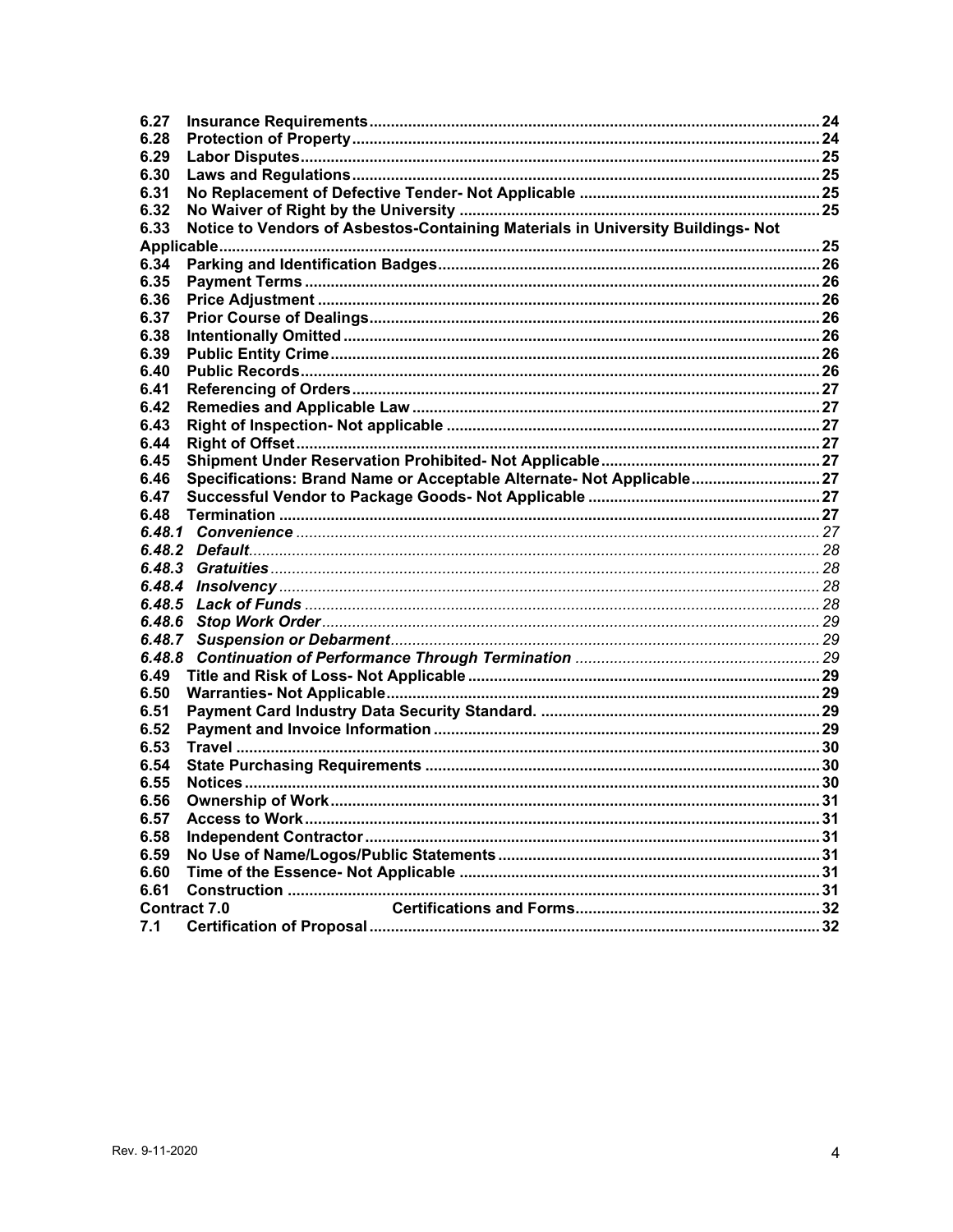## <span id="page-4-0"></span>**1.0 STATEMENT AND SCOPE OF WORK**

## <span id="page-4-1"></span>**1.1 Summary**

The University of Florida Disability Resource Center (DRC) seeks qualified vendors to provide interpreting and transliteration services for students, faculty, and staff who are deaf/ hard of hearing in classrooms, lectures, labs, clinicals, internships, field experiences, advising meetings, student organization meetings and other situations as needed. Vendors may also be asked to provide interpreting services for University events where deaf/hard of hearing students, faculty, staff and community members are in attendance. These events include but are not limited to graduations, organization meetings or public announcements. The successful vendors will have extensive experience in Manual Expressive & Receptive Communication Models: American Sign Language, Signed English and/or tactile interpreting and will continue the DRC's mission to provide a universally accessible community that supports the holistic advancement of students with disabilities. The Universities intention is to award to a group of qualified vendors, so services are available when needed. It will be at UF's sole discretion to choose which vendor to use for each event. UF reserves the right to replace the selected vendor should circumstance arise that warrant the replacement of a specific translator. This contract will augment full time UF staff.

## <span id="page-4-2"></span>**1.2 Scope of Work**

The Successful vendors must be able to provide certified interpreters for all requests made by the DRC, which may include in-person or remote interpreting services during the day, night, weekends, overnight or for extended periods. An example of overnight or extended services periods include conferences or overnight programs. For remote interpretation, vendor must utilize their own equipment (Laptop, webcam etc).

Vendors are required to have the following certifications: Registry of Interpreters for the Deaf, Inc (RID), National Association of the Deaf (NAD), The National Board of Certification for Medical Interpreters (NBCMI) and/or National Interpreter Certification (NIC). A Bachelors and/or Masters in interpretation is not required but is preferred. The interpreters must be highly skilled in the content area and/or be able to prepare for the content covered within the request (reviewing syllabi, course materials, terminology, legal and medical materials, etc.). Vendors must comply with all University of Florida compliance standards, HIPAA, and FERPA regulations.

In the event the vendor that is scheduled for services is unable to fulfill their duties and an alternate interpreter is not available, the vendor must contact the DRC at least three (3) days prior to the scheduled service to cancel and allow UF time to schedule with a different vendor. In the event the vendor that is scheduled for the services is unable to fulfill their duties but they have an alternate interpreter available, the vendor must contact the DRC at least two (2) hours prior to the scheduled service and provide the alternate interpreters information. If no alternate is available, UF will assess a no-show charge.

DRC will provide Vendors with an Official UF Parking Pass during the scheduled service time. Vendors will comply with DRC's procedures regarding loaning of the Official Parking Pass, which includes picking up and returning the pass on the day services are rendered.

## <span id="page-4-3"></span>**1.3 Term of Agreement**

The term of this Agreement will be for an initial period of **two (2) years**, with an option to renew based on satisfactory performance and the written approval of both parties for up to **two (2) additional one (1) year periods.**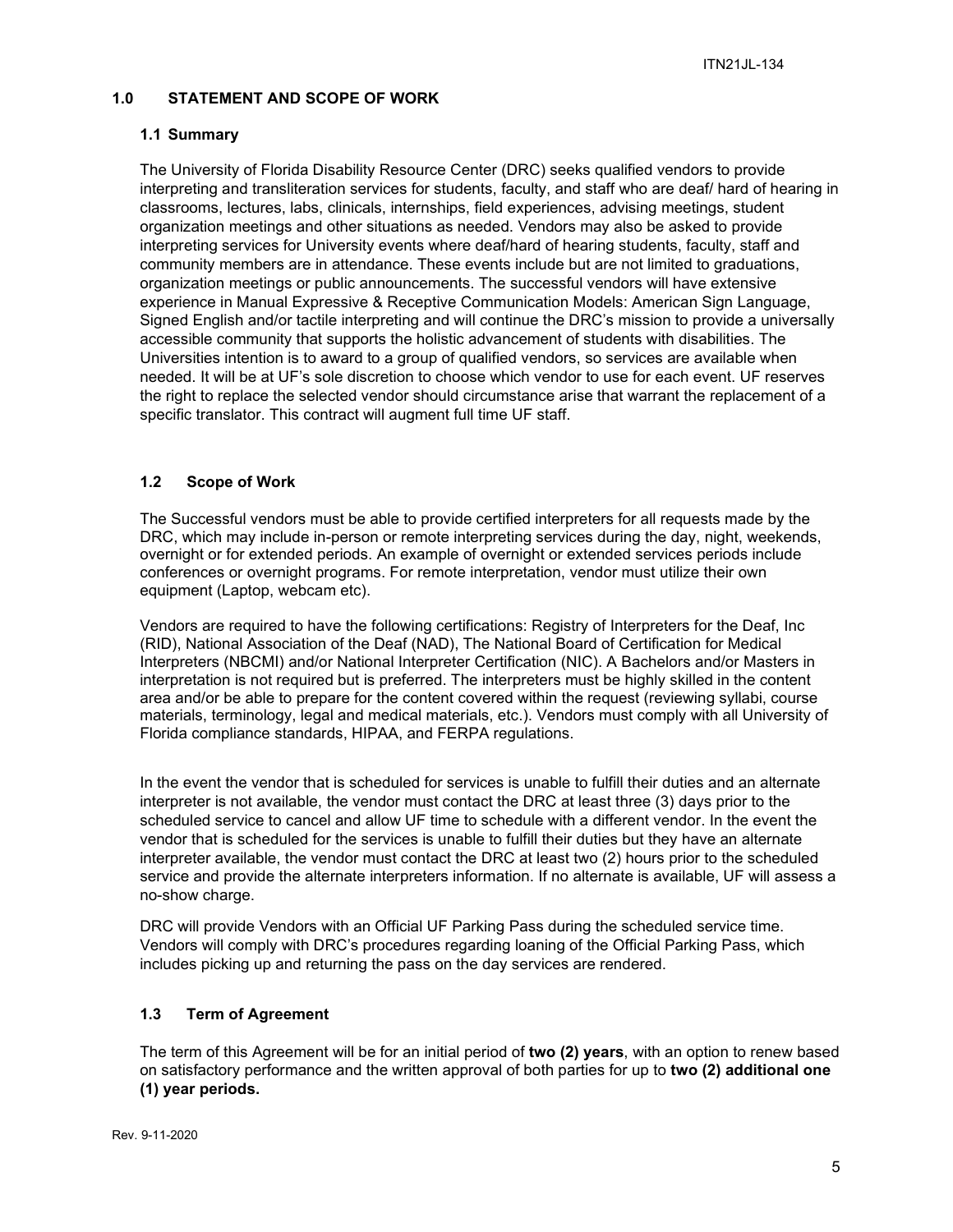## <span id="page-5-0"></span>**1.4 Coverage and Participation**

The intended coverage of this ITN and any Agreement resulting from this solicitation shall be for the use of all Departments at the University of Florida. With the consent and agreement of the Successful Vendor, the other state universities, community colleges, district school boards, other educational institutions, and other governmental agencies, may assess and access an Agreement resulting from this solicitation issued and administered by the University of Florida.

The University reserves the right to add and/or delete elements, or to change any element of the coverage and participation at any time without prior notification and without any liability of any kind or amount.

## <span id="page-5-1"></span>**1.5 University Demographics**

The University of Florida is a major public land-grant research university. The state's oldest, largest, and most comprehensive university, the University of Florida is among the nation's most academically diverse public universities. The University has a long history of established programs in international education, research, and service. It is one of only 17 public land-grant universities nationwide and the only university in Florida belonging to the Association of American Universities. With more than 50,000 students, the University of Florida is now one of the five largest universities in the nation.

The University of Florida has a 2,000-acre campus and more than 900 buildings (including 170 with classrooms and laboratories). The northeast corner of campus is listed as a historic district on the National Register of Historic Places.

The University's extensive capital improvement program has resulted in facilities ideal for 21st century research including the McKnight Brain Institute, the Health Professions, Nursing and Pharmacy Building, the Cancer and Genetics Research Complex, and the Proton Therapy Institute in Jacksonville. Overall, the university's current facilities have a book value of more than \$1 billion and a replacement value of \$2 billion.

Several qualities distinguish UF among today's leading public research universities.

The first is its highly comprehensive breadth on a single campus, facilitating interdisciplinary collaboration among, for example, faculty within the adjacent colleges of journalism, engineering and medicine. The second is its unwavering support from the state of Florida, which has endorsed UF's drive to become one of the nation's very best public research universities – supporting those efforts since 2013 with hundreds of millions of dollars in additional funding to grow its faculty ranks. UF's third exceptional quality is its dynamism. Like the state of Florida, now the nation's third- largest and among its fastest-growing, UF is undergoing rapid transformation as it pursues its overarching aspiration "to be a premier university that the state, nation and world look to for leadership."

For any additional information about the University of Florida, please visit the University's web page at: [www.ufl.edu.](http://www.ufl.edu/)

The Disability Resource Center celebrates disability identity as a valued aspect of diversity. The DRC envisions a universally inclusive community where all individuals are seen as valued and contributing leaders of society. The DRC collaborates with campus partners to facilitate access for students with disabilities. Prior to 1973, students with disabilities attended the University of Florida in small numbers and were served one-on-one by various campus offices. Initial efforts to provide comprehensive services were a result of a graduate student group in the Rehabilitation Counseling Department. This small group of students provided an initial accessibility survey for University buildings and established the groundwork for what would become the current Disability Resource Center. For additional information about the Disability Resource Center, please visit the DRC's web page at: [https://disability.ufl.edu](https://disability.ufl.edu/)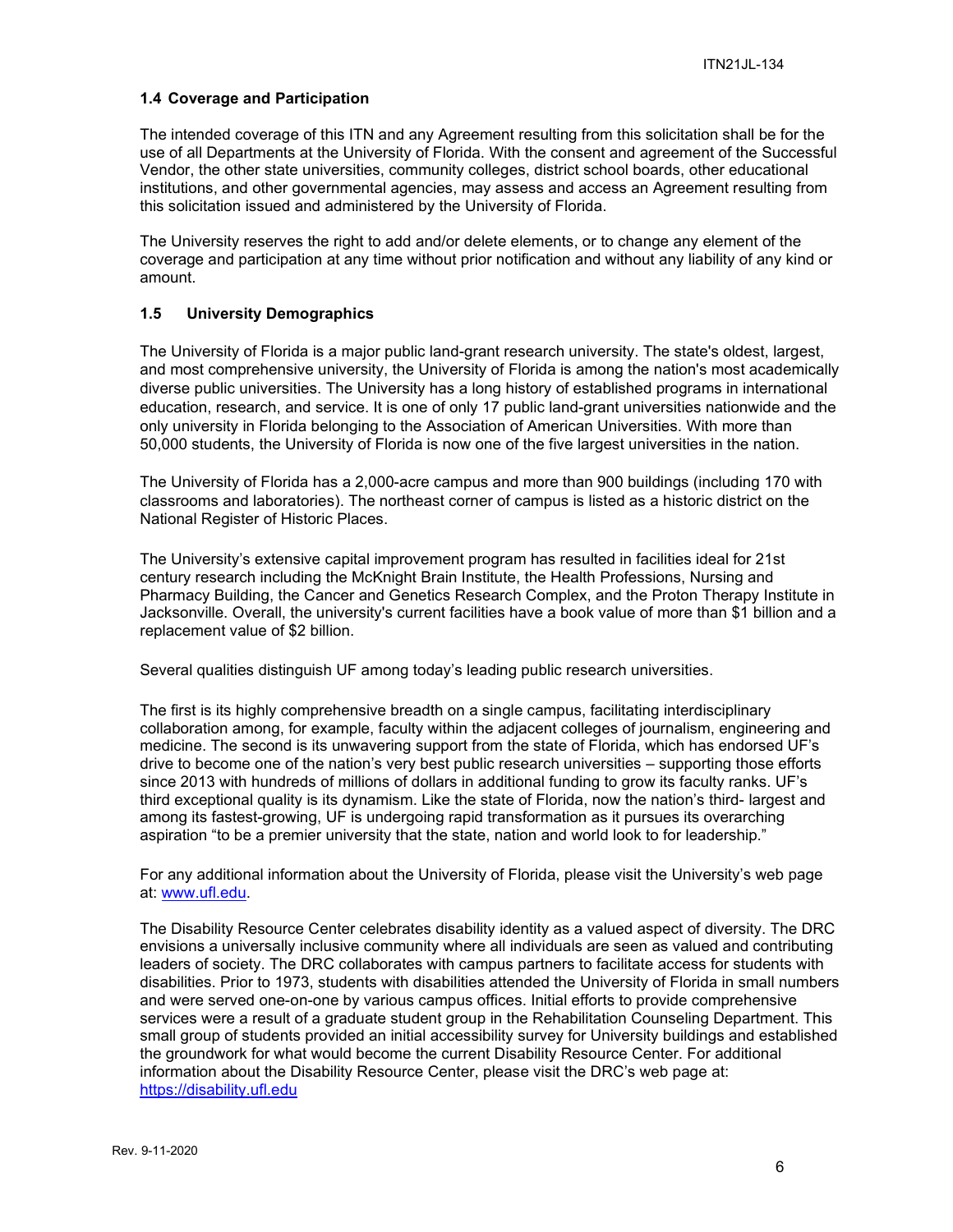## <span id="page-6-0"></span>**2.0 EVALUATION PROCESS AND METHOD OF AWARD**

## <span id="page-6-1"></span>**2.1 Method of Award**

The evaluation of each response to this ITN will be based on its overall competence, compliance, format, and organization. The Award shall be made to the responsive and responsible vendors whose proposal is determined to be the most advantageous to the University of Florida, taking into consideration the following evaluation criteria listed below. Pricing may be a criterion. However, the University is under no obligation whatsoever to select as most responsive the proposal that demonstrates the lowest pricing.

The contract will consist of the University's ITN, the proposal with any and all revisions, award letter, purchase order, and any signed agreement between the parties, as stated in that agreement.

Vendors whose proposals are not accepted will be notified after a final selection has been made by public posting of the selected proposer(s). This public posting functions as the rejection of all other proposals. This posting will be made to <https://procurement.ufl.edu/vendors/schedule-of-bids/>

## **Evaluation Criteria**

Vendor proposals will be evaluated based upon how well each Vendor's plans meet the University's needs. Specific consideration will be given to the following responses in no particular order or weighting:

Ability of individual or Company to provide interpreting and transliteration services preferably in an academic setting, including appropriate certifications. Financial offering Record of past performance/customer references Acceptance of UF Terms and Conditions

## <span id="page-6-2"></span>**2.2 Selection, Negotiation, Additional Information**

Although the University reserves the right to negotiate with any vendor or vendors to arrive at its final decision and/or to request additional information or clarification on any matter included in the proposal, it also reserves the right to select the most responsive vendor or vendors without further discussion, negotiation, or prior notice. The University may presume that *any proposal is a best-andfinal offer.*

## <span id="page-6-3"></span>**2.3 Pre-Award Presentations**

The University reserves the right to require presentation from any and all vendors, in which they may be asked to provide or they may provide information in addition to that provided in their proposals.

## <span id="page-6-4"></span>**2.4 Pre-Award Negotiations**

The University reserves the right to negotiate prior to award with vendors for purpose of addressing the matters set forth in the following list, which may not be exhaustive.

- Resolving minor difference and typographical errors
- Terms and conditions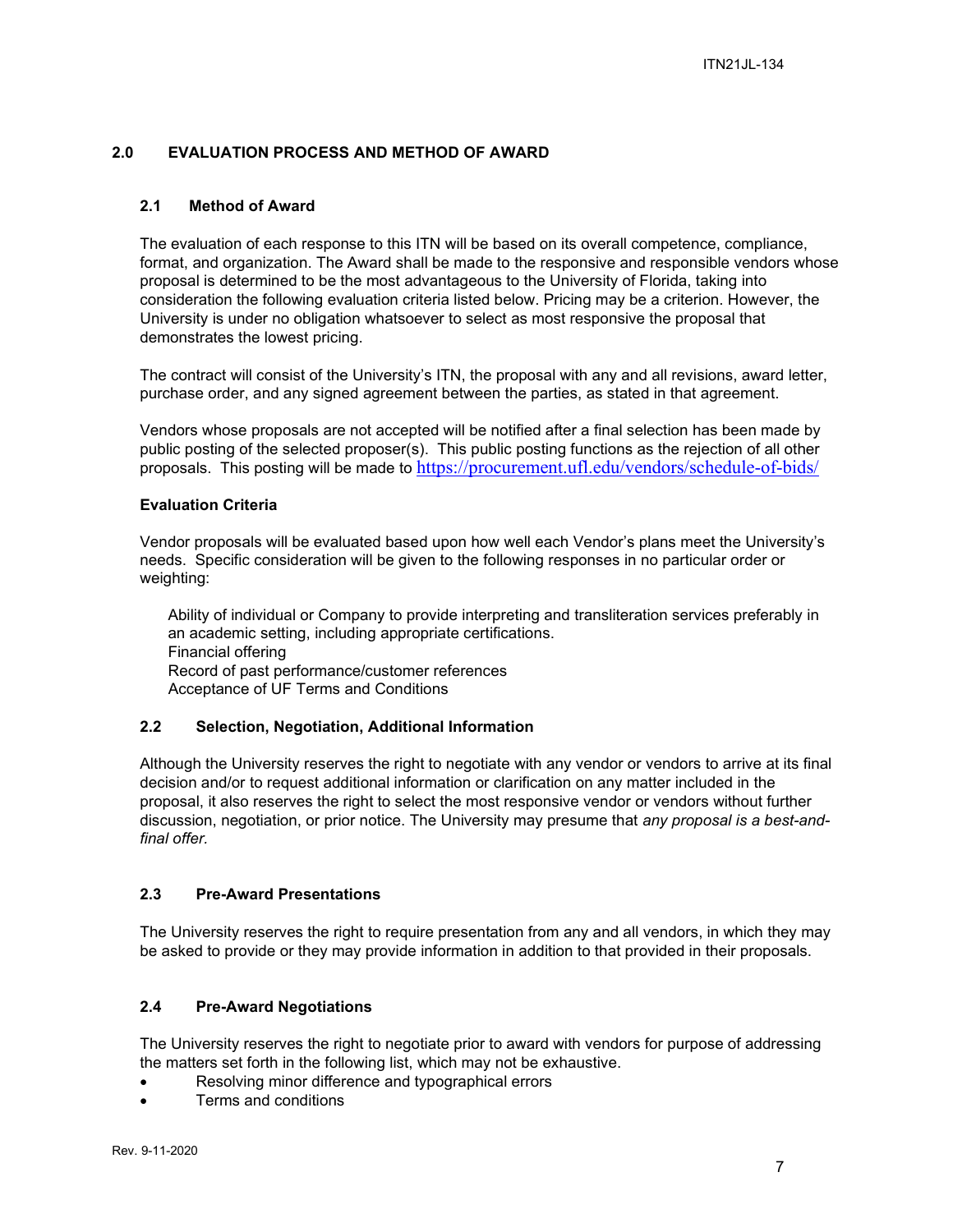- Clarifying necessary details and responsibilities
- Emphasizing important issues and points
- Receiving assurances from vendors
- Obtaining the lowest and best pricing agreement

## <span id="page-7-0"></span>**2.5 Vendor Protest Procedure; Notice of Proposal Protest Bonding Requirement**

Any vendor protest to a University decision or intended decision with regard to this ITN is subject to Florida Board of Governors' (BOG) Regulations 18.002 and 18.003. Any vendor who files an action protesting a decision or intended decision shall post at the time of the filing the formal written protest, a bond, payable to the University of Florida, in an amount equal to the lessor of 10% of the estimated value of the protestor's proposal or 10% of the University's estimated expenditure during the contract term:, or \$10,000. The bond shall be conditioned upon the payment of all costs which may be adjudged against the vendor. In lieu of a bond, the University will accept a cashier's check or money order in the amount of the bond.

## <span id="page-7-1"></span>**2.6 Contractual Intent/Right to Terminate and Recommence ITN Process**

The University intends to contract with one or more vendors whose proposal(s) are considered to be in the best interests of the University. However, the University may terminate this ITN process at any time up to notice of award, without prior notice, and without liability of any kind or amount. Further, the University reserves the right to commence one or more subsequent ITN processes seeking the same or similar products or services covered hereunder. In the event of cancellation or termination, the University reserves the right to award the contract to another Offeror, cancel in its entirety, or to request new proposals, whichever is in the best interest of University of Florida.

## <span id="page-7-2"></span>**2.7 Effective Period of Proposals**

Under this ITN, the University shall hold that vendors' responses to this ITN shall remain in effect for a period of ninety (90) days following the closing date, in order to allow time for evaluation, approval, and award of the contract. Any vendor who does not agree to this condition shall specifically communicate in its proposal such disagreement to the University, along with any proposed alternatives. This University may accept or reject such proposed alternatives without further notification or explanation.

## <span id="page-7-3"></span>**2.8 Proposal Acceptance/Rejection**

The University reserves the right to reject any or all proposals. Such rejection may be without prior notice and shall be without any liability of any kind or amount to the University. The University shall not accept any proposal that the University deems not to be in its best interests. The University shall reject proposals submitted after the closing date and time. Should there be a force majeure event that prevents a vendor's proposal from arriving on time, the University may accept the proposal at its discretion. If a vendor's proposal is likely to be affected by such an event, UF requests the vendor notify Jennifer Leckerling at [jenniferkerns@ufl.edu](mailto:jenniferkerns@ufl.edu) prior to the closing date and time.

## <span id="page-7-4"></span>**2.9 Errors and Omissions in Vendors Proposals**

The University may accept or reject any vendor's proposal, in part or in its entirety, if such proposal contains errors, omissions, or other problematic information. The University may decide upon the materiality of such errors, omissions, or other problematic information.

## <span id="page-7-5"></span>**2.10 Determination of and Information Concerning Vendor's Qualifications**

The University reserves the right to determine whether a vendor has the ability, capacity, and resources necessary to perform in full any contract resulting from this ITN. The University may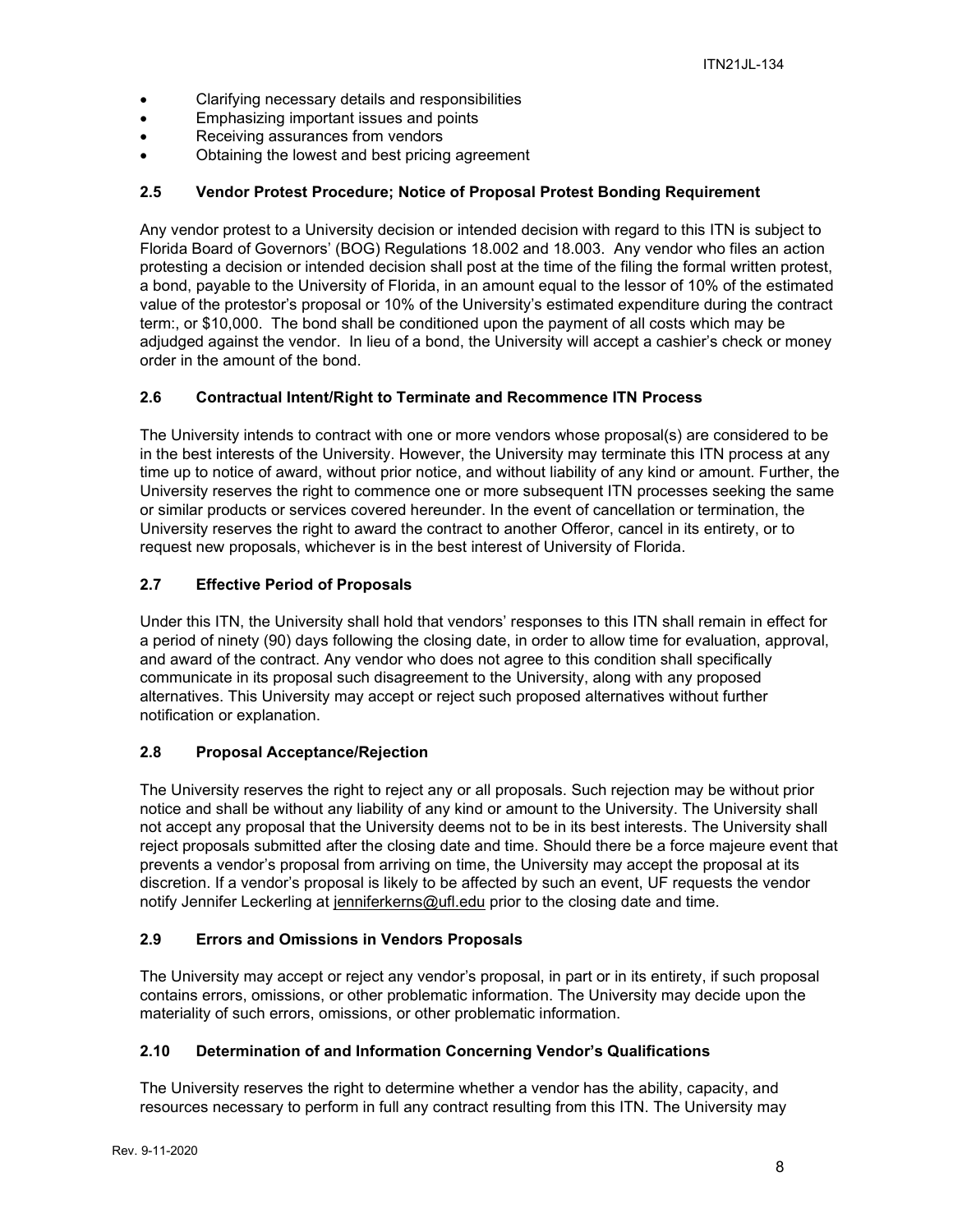request from vendors information it deems necessary to evaluate such vendors' qualifications and capacities to deliver the products and/or services sought hereunder. The University may reject any vendor's proposal for which such information has been requested but which the vendor has not provided. Such information may include but is not limited to:

- Financial resources
- Personnel resources
- Physical resources
- Internal financial, operating, quality assurance, and other similar controls and policies
- Resumes of key executives, officers, and other personnel pertinent to the requirements of the ITN
- Customer references
- Disclosures of complaints or pending actions, legal or otherwise, against the vendor
- The University reserves the right to check references with current customers as provided by the vendor and with any customers the University identifies

#### <span id="page-8-0"></span>**2.11 Apparently Conflicting Information Obtained by Vendor**

The University is under no obligation whatsoever to honor or observe any information that may apparently conflict with any provision herein, regardless of whether such information is obtained from any office, agent, or employee of the University. Such information shall not affect the vendor's risks or obligations under a contract resulting from this ITN.

#### <span id="page-8-1"></span>**2.12 Rejection of Vendor Counter-offers, Stipulations and Other Exceptions**

Any vendor exception, stipulation, counter-offer, requirement, and/or other alternative term or condition shall be considered rejected unless specifically accepted in writing by the University and thereafter incorporated into any contract resulting from this ITN.

### <span id="page-8-2"></span>**2.13 Vendor's Need to Use Proprietary Rights of the University**

All information proprietary to the University and disclosed by the University to any vendor shall be held in confidence by the vendor and shall be used only for purposes of the vendor's performance under any contract resulting from this ITN.

#### <span id="page-8-3"></span>**2.14 Public Record**

On the earlier of (i) the time the University provides notice of a decision or intended decision, or (ii) 30 days after the final competitive sealed proposals are all opened, whichever occurs earlier, vendor proposals may be disclosed as public record.

## <span id="page-8-4"></span>**3.0 SCHEDULE OF EVENTS**

The following is the tentative schedule that will apply to this ITN, but may change in accordance with the University's needs.

3/9/2021<br>3/22/2021 –5:00 PM ET Technical Quest

Technical Questions/Inquiries Due 3/25/2021 Reponses to Inquires sent out 4/8/2021 –3:00 PM ET **ITN** Closes/Opening of Proposals

UF's goal is that services would commence beginning May 2021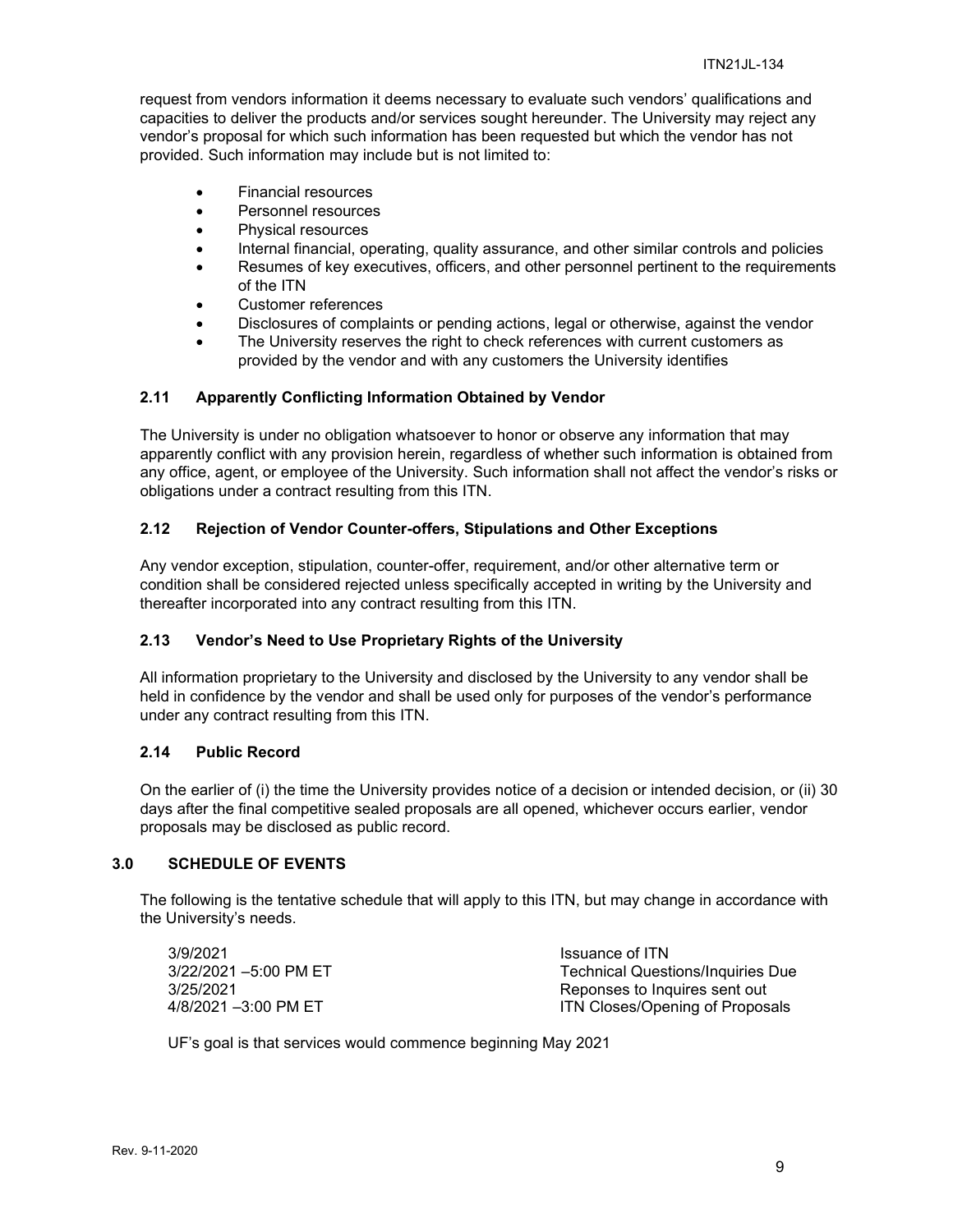## <span id="page-9-0"></span>**3.1 Pre-Proposal Conference**

No pre-proposal conference has been scheduled for this solicitation.

## <span id="page-9-1"></span>**3.2 Pre-Proposal Site Visit**

No pre-proposal site visit has been scheduled for this solicitation. The Procurement Staff many choose to call for pre-proposal conference(s) if, in the sole judgment of the Procurement Staff, there is a need for such conference(s) in order to promote competition.

## <span id="page-9-2"></span>**3.3 Special Accommodations**

If special accommodations are needed in order to attend a proposal opening, contact Jennifer Leckerling at [jenniferkerns@ufl.edu](mailto:jenniferkerns@ufl.edu) three (3) business days prior to the proposal opening.

## <span id="page-9-3"></span>**4.0 PROPOSAL RESPONSE AND PREPARATION INSTRUCTIONS**

Proposals must be delivered sealed and addressed to: University of Florida Procurement Services 971 Elmore Drive Gainesville, FL 32611-5250 ITN21JL-134

on or prior to **4/8/2021 3:00 PM**.

## **The above address is a valid campus address for any courier service.**

It is the vendor's responsibility to assure that the proposal is delivered at the proper time and place of the proposal opening. The University shall not accept proposals received by facsimile or email. The University shall, at the specified closing date and time, open all proposals that are otherwise in order. The University will allow interested parties to attend such opening for purposes of identifying which vendors have responded. The University will make no immediate decision at such time, and there will be no disclosure of any information contained in any proposal until the earlier of (i) the time University provides notice of a decision or intended decision, or (ii) 30 days after the final competitive sealed proposals are all opened, whichever occurs earlier, at which time the vendor proposals become public record. When multiple solicitations have been scheduled to open at the same date and time, the University will open solicitations that have interested individuals present in sequential order by solicitation number. The University will hold unopened any proposals received after the closing date and time, and will not consider such proposals. The University reserves the right to retain or dispose of such proposals at its discretion; however, the University may return such proposals to their related vendors, but only at such vendor's request and at no cost or expense whatsoever to the University.

If only one proposal is received, Procurement may delay the opening in order to determine why other vendors did not respond and to encourage other vendors to respond.

## <span id="page-9-4"></span>**4.1 Proposal Format Organization**

Original proposal and all copies must be on 8-½ x11 text weight paper, double-sided, using binding tabs that will facilitate the distribution and evaluation of the proposals. Proposals should be printed when possible on paper containing a high level of post-consumer recycle content. Proposals should conform to the tabbed format below as well as the requirements of sections 4.1.2, 4.1.3 and 4.1.4.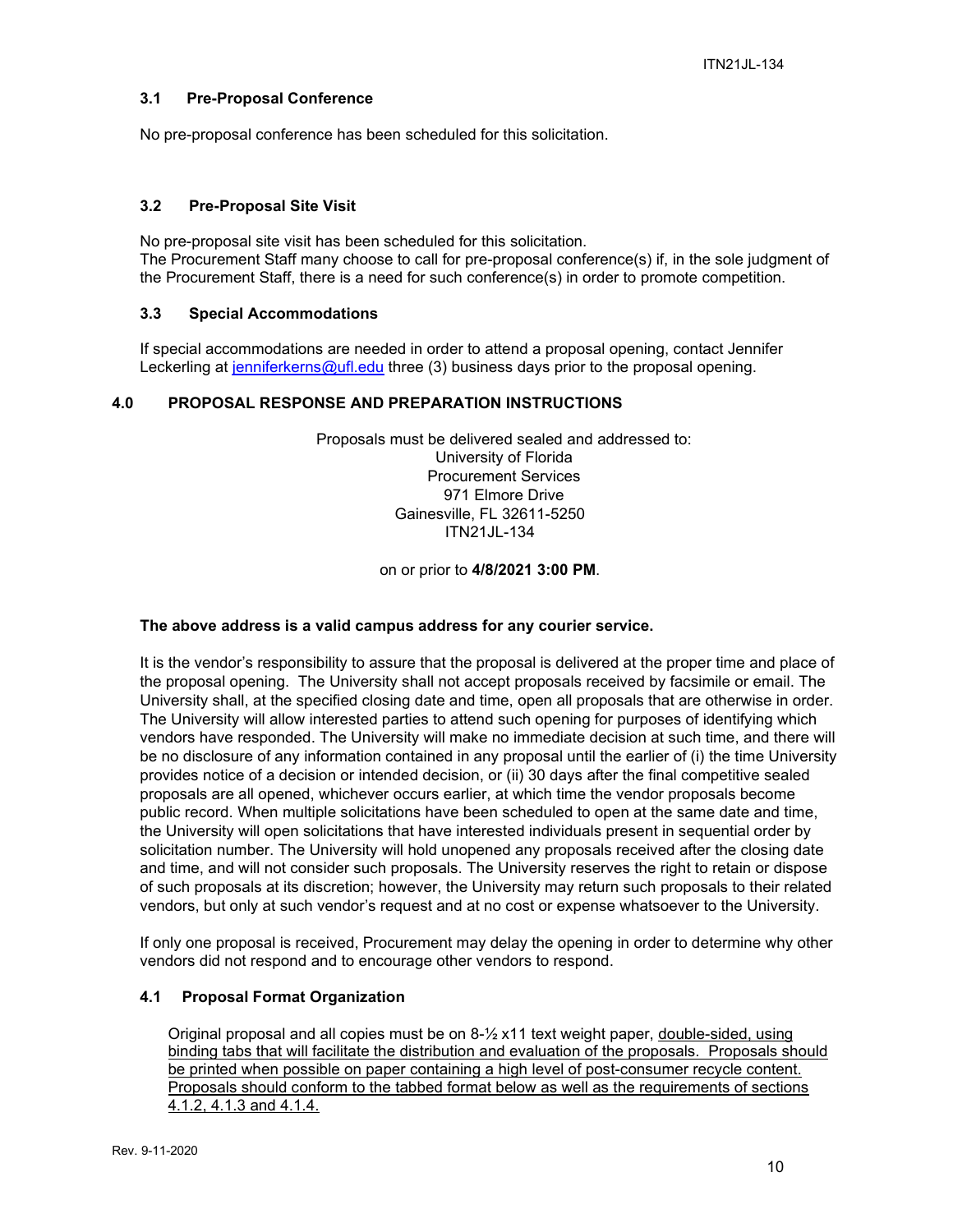## <span id="page-10-0"></span>**4.1.1 Response Format**

- Submit one (1) copy on PC compatible media (CD/DVD or USB flash drive), preferably in Word® and/or Excel®. The original hardcopy response must contain the original signature of the authorized person signing the proposal.
- The outer carton of the response must display clearly and conspicuously the following identifying information, The ITN number, name and due date and is sealed; submit one (1) original and three (3) copies of the vendor's proposal in hard copy form.
- The offer's response must include the information and required submittals described, tabbed and numbered as shown below, with all information appearing in the Tab in which it was requested.
- Questions and requests for information may not be rearranged, regrouped, or divided in any way.
- All information and required submittals requested MUST BE in both hardcopy and electronic and included in your written response.

## *Failure to adhere to this condition may cause your response to be rejected without further evaluation.*

- Information submitted that is not requested by the University may be considered to be supplemental, not subject to evaluation by the committee members.
- If there is any information or required submittals which due to size or binding cannot be incorporated following the proper tab, the vendor must provide information following the numbered tab, telling the evaluator where the information can be found in the response.
- Tabular / Paginated Format:
	- o **Tab 1**: Completed and signed Certification of Proposal form, and/or signed and completed acknowledgement forms for any addenda issued.
	- o **Tab 2**: A one to two page executive summary of the vendor's proposal, including brief descriptions of the company's expertise providing services described in the scope of this ITN, and how the vendor plans to address the University's requirements. Include resumes of the Interpreters that may be assigned to UF, should the vendor be awarded the contract and copies of the required Certifications listed in the scope of work.
	- o **Tab 3**: Contact name(s) and title(s) of the individual(s) responsible for the company's proposal and negotiation during this ITN process. If applicable, please include the Organizational chart beginning with your account management team through CEO of your company.
	- o **Tab 4**: A listing of the Vendor's customers similar in size and scope to the services described in the ITN, both current and past customers in a clinical setting with HIPPA compliance (medicine, pharmacy, veterinary, etc.) and graduate level courses with FERPA compliance (engineering, business, law etc.) within institutes of higher learning. This list must include the name, address, telephone, and email address of the customers.
	- o **Tab 5:** Provide pricing for services as an hourly rate (both in person and virtual), including after hours and weekend rates, plus travel and/or preparation time (if applicable) and describe any financial considerations and flexibility of the vendor. Please complete Attachment A, Price Sheet and include as part of this tab.
	- o **Tab 6:** Provide an itemized list of concerns with University terms and conditions and, where appropriate, suggest preferred alternate language. UF will not negotiate terms not identified at the time of submittal.
	- o **Tab 7:** Please describe the process of producing "best value" for University and its users, through small business & diversity programs, "green" initiatives, and/or other programs.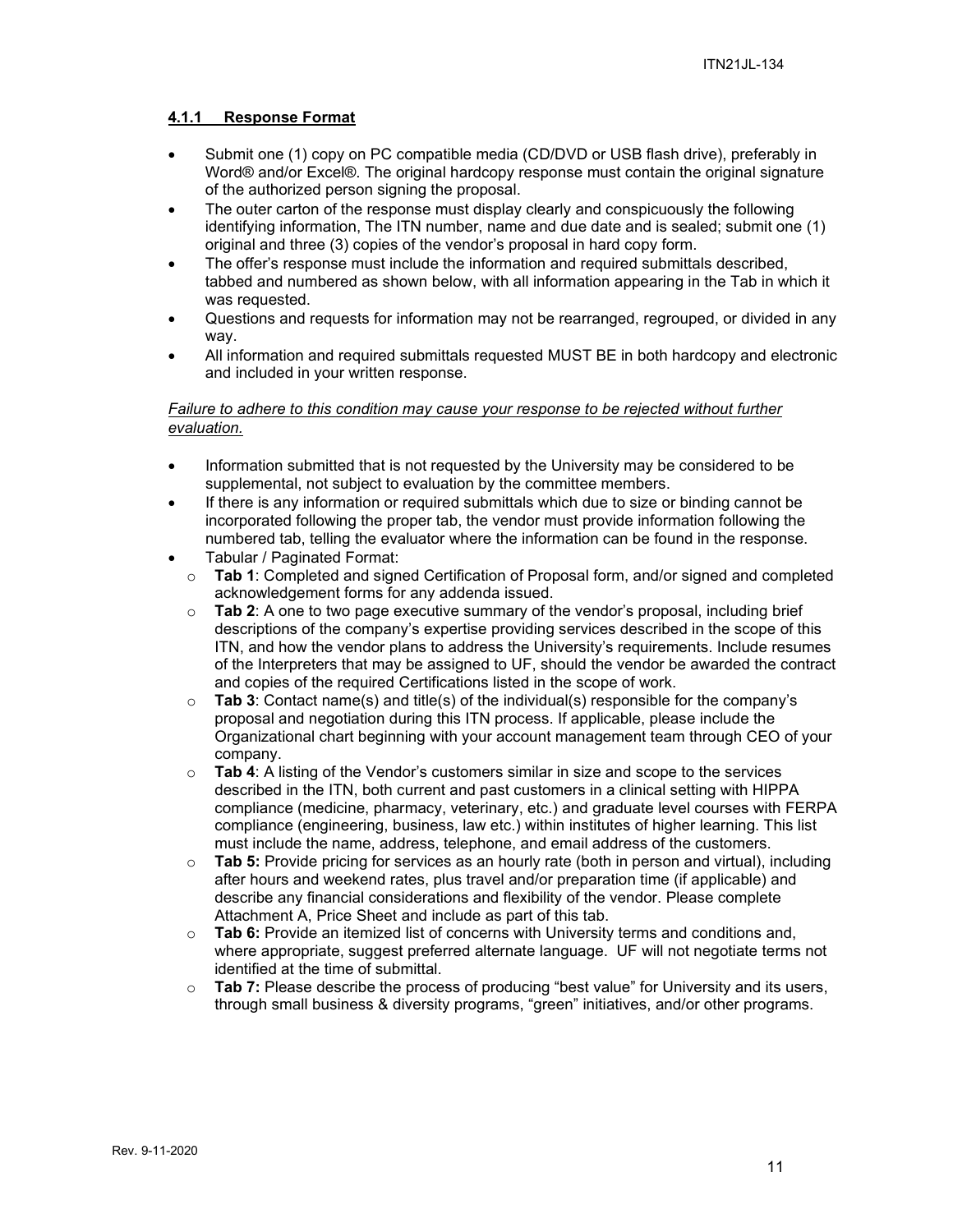## <span id="page-11-0"></span>**4.1.2 Number of Proposal Copies to be Furnished**

Submit one (1) hardcopy original of the initial response and one copy on PC compatible media (CD/DVD or USB flash drive), preferably in Word® and/or Excel®, along with three (3) hardcopies each marked "Copy".

## <span id="page-11-1"></span>**4.1.3 Bindings and Marking**

Vendors shall ensure that the original and each copy are individually bound. When submitting more than one (1) proposal, vendors shall ensure that units are clearly marked; for example, as "Original of Proposal One", "Copy One of Proposal One", "Original of Proposal Two", "Copy One of Proposal Two", and so on.

This Contract shall inure to the benefit of, and shall be binding upon, the parties hereto and their respective permitted successors and assigns.

## <span id="page-11-2"></span>**4.1.4 Marking of Envelopes**

Vendors shall ensure that the outer carton of the response must display clearly and conspicuously the following identifying information: ITN #: ITN21JL-134 Opening date and time: 4/8/2021 at 3:00 PM ET

## <span id="page-11-3"></span>**4.1.5 Proposal Costs**

The University is not liable in any manner or to any extent for any cost or expense incurred by any vendor in the preparation, submission, presentation, or any other action connected with proposing or otherwise responding to this ITN. Such exemption from liability applies whether such costs are incurred directly by the vendor or indirectly through the vendor's agents, employees, assigns or others, whether related or not to the vendor.

## <span id="page-11-4"></span>**4.1.6 Faxes or Emails Not Accepted**

The University shall not accept proposals received by fax or email.

## <span id="page-11-6"></span><span id="page-11-5"></span>**4.2 Requirements of Proposer for Response**

## **4.2.1 Original ITN Document**

Procurement Services shall retain the ITN, and all related terms and conditions, exhibits and other attachments, in original form in an archival copy. Any modification of these, in the vendor's submission, is grounds for immediate disqualification.

## <span id="page-11-7"></span>**4.2.2 Vendor's Understanding of the ITN**

In responding to this ITN, the vendor accepts the responsibility fully to understand the ITN in its entirety, and in detail, including making any inquiries to the University as necessary to gain such understanding. The University reserves the right to disqualify any vendor who demonstrates less than such understanding. Further, the University reserves the right to determine, at its sole discretion, whether the vendor has demonstrated such understanding. Related to this, the University's right extends to cancellation of award if award has been made. Such disqualification and/or cancellation shall be at no fault, cost or liability whatsoever to the University.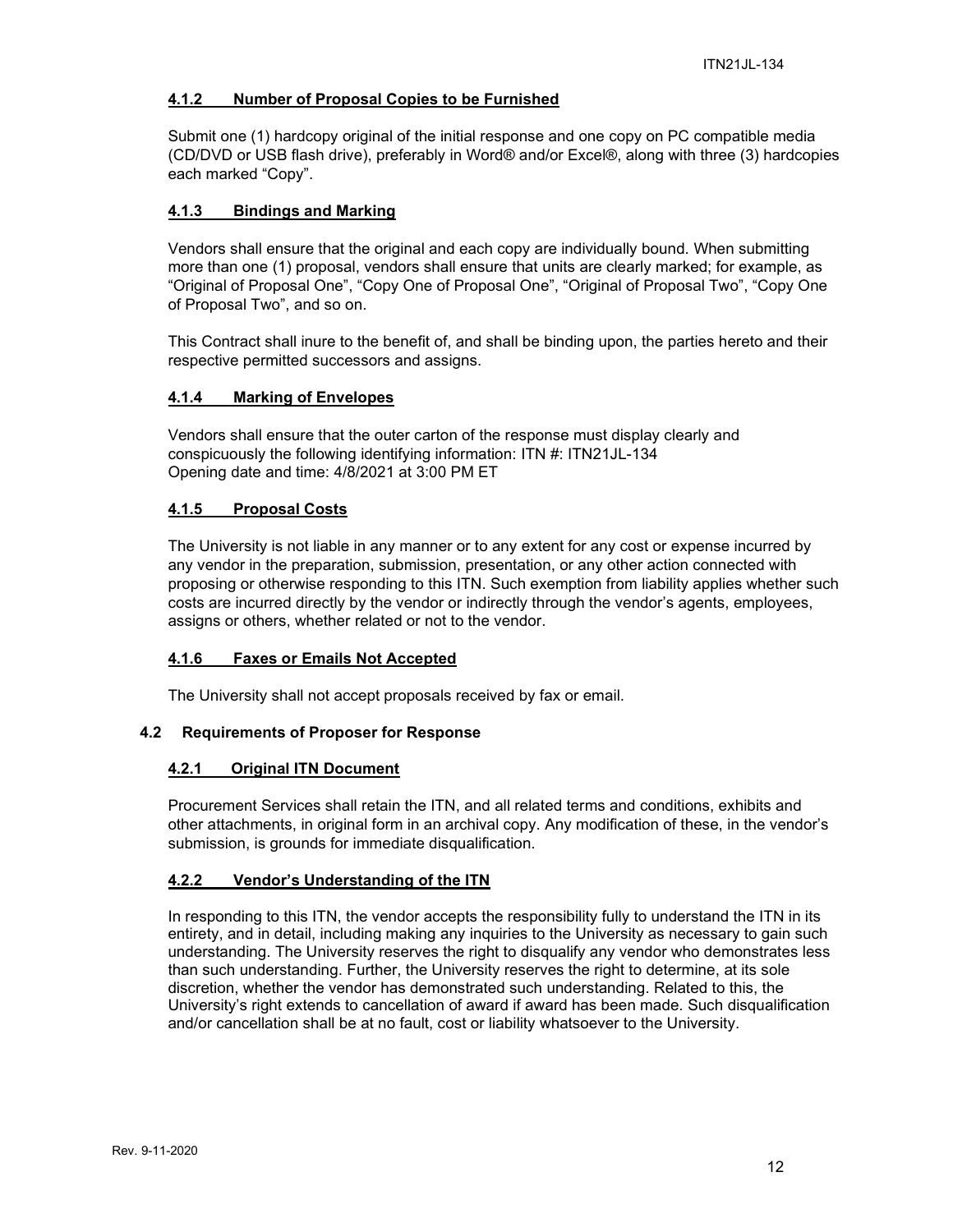## <span id="page-12-0"></span>**4.2.3 University Provides Information in Good Faith without Liability**

All information provided by the University in this ITN is offered in good faith. Individual items are subject to change at any time. The University makes no certification that any item is without error. The University is not responsible or liable for any use of the information, or for any claims attempted to be asserted there from.

## <span id="page-12-1"></span>**4.2.4 Verbal versus Written Communication**

Verbal communication shall not be effective unless formally confirmed in writing by the specified University Procurement staff in charge of managing this ITN's process. In no case shall verbal communication override written communication.

## <span id="page-12-2"></span>**4.2.5 Questions, Communications and Inquires between the University and Vendors**

Vendor inquiries, questions and requests for clarification related to this ITN are to be directed, in writing, to:

> University of Florida Procurement Services 971 Elmore Drive Gainesville, FL 32611-5250

Attn: Jennifer Leckerling Telephone No: 352-294-1159 E-mail Address: jenniferkerns@ufl.edu

Applicable terms and conditions herein shall govern communications and inquiries between the University and vendors, as they relate to this ITN.

**Informal communications** shall include, but are not limited to, requests from/to vendors or vendors' representatives of any kind or capacity, to/from any University employee or representative of any kind or capacity, with the exception of Procurement Services, for information, comments, speculation, etc. Inquiries for clarifications and information that will not require addenda may be submitted verbally to the Procurement Staff named, above, at any time.

**Formal communications** shall include but are not limited to the following.

• Questions concerning this ITN must be submitted in writing, and be received prior to 3/22/2021 5:00 PM/ET.

• Errors and omissions in this ITN and enhancements. Vendors shall bring to the University's attention any discrepancies, errors, or omissions that may exist within this ITN. Vendors shall recommend to the University any enhancements in respect to this ITN, which might be in the University's best interests. These must be submitted in writing and be received prior to 3/22/2021 5:00 PM/ET.

• Inquiries about technical interpretations must be submitted in writing, and be received prior to 3/22/2021 5:00 PM ET.

• Inquiries for clarifications/information that will not require addenda may be submitted verbally to the Procurement Staff named above at any time during this process.

- Verbal and/or written presentations and pre-award proposals under this ITN.
- Addenda to this ITN.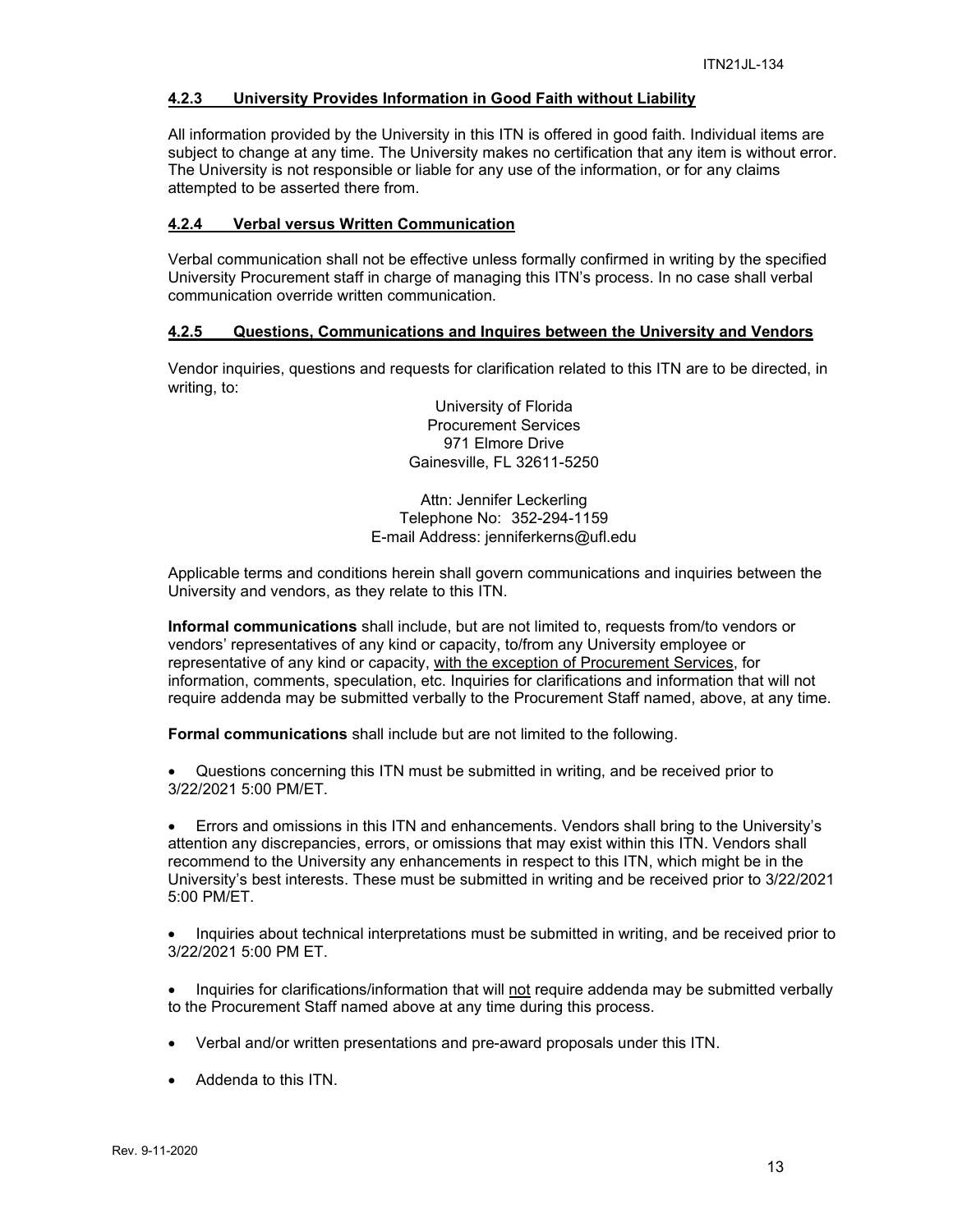Informal communications shall cease on the date of distribution of this ITN and formal communications shall commence. On the date that the University completes the award process for this ITN and executes the resulting contract with the successful Vendor, informal communications may resume and formal communications must cease.

## <span id="page-13-0"></span>**4.2.6 Addenda and the University's Response to Communications from Vendor**

The University will make a good-faith effort to provide a written response to each question or request for clarification that requires addenda within five (5) University business days.

## *All addenda will be posted to our web site only:*

<https://procurement.ufl.edu/vendors/schedule-of-bids/>

## • *Vendors who want the addenda supplied to them in another form must notify the Procurement Staff listed in Section 4.2.5 above of that request. Otherwise, it will be the vendor's responsibility to check the web site for any additional information and addenda concerning this ITN.*

The University will not respond to any questions/requests for clarification that require addenda, if received by the University after **3/22/2021** 5:00 PM/ET

## <span id="page-13-1"></span>**4.2.7 Pricing**

Vendors shall indicate pricing offers in the appropriate spaces and/or areas provided in this ITN. Vendors shall ensure that any departure from this condition results in an offer that is clearly cross-referenced to the applicable sections within this ITN. For any material departure from this condition, vendors shall provide clear and unambiguous explanations how the departure relates in detail to the applicable sections within this ITN. If the vendor responds with an "All or None" proposal, it shall be clearly and unambiguously marked as such.

The University may presume and hold as the vendor's final offer all pricing offerings, whether stated as amounts or percentages, and/or whether or not offered on an all-or-none basis, if not specified by the vendor. The University may accept or reject in part or entirely the vendor's pricing offerings when such offerings are not on an all-or-none basis. The University prohibits the changing of pricing after the ITN closing date and time. Unless otherwise specifically proposed by the vendor, the University reserves the right to hold such pricing proposal as effective for the entire intended contract term. The University may prescribe the manner and method by which pricing offerings shall be communicated in the vendor's proposal. The University may reject any proposal in which the pricing offering does not conform to such prescribed manner and method.

## <span id="page-13-2"></span>**4.2.8 Revisions to the ITN**

The University may revise any part of this ITN for any reason by issuing addenda. The University will communicate additional information and addenda to this ITN by posting them on our web site.

<https://procurement.ufl.edu/vendors/schedule-of-bids/>

• **Vendors that want the revisions supplied to them in another way must notify the Procurement Staff listed in this document of that request. Otherwise, it will be the vendor's responsibility to check the web site for any additional information and addenda concerning this ITN.**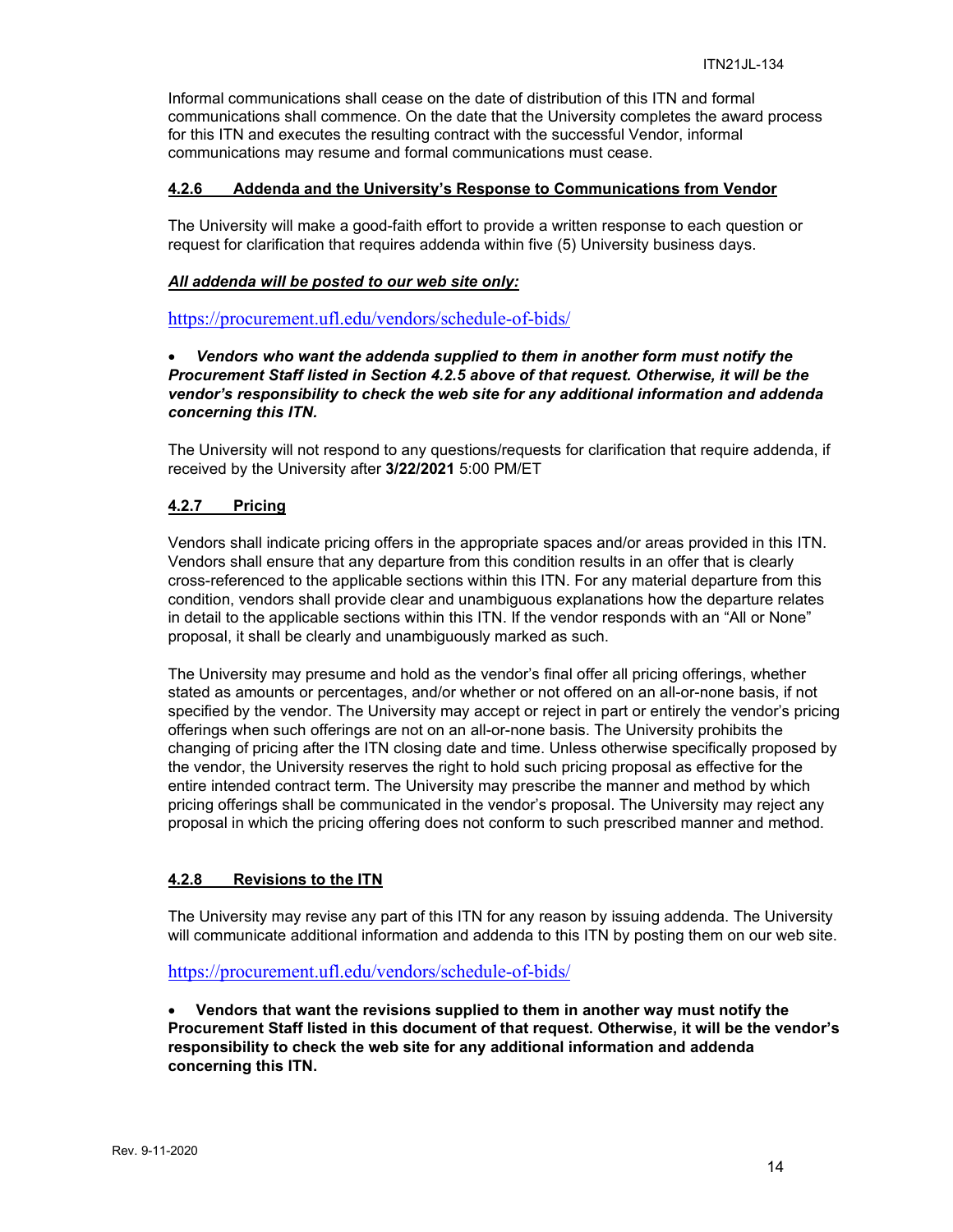Vendors are responsible for the information contained in such addenda, whether or not they acknowledge receipt. The University is under no obligation to communicate such addenda to vendors who notify the University that they will not be responding this ITN. The University may determine whether an addendum will be considered as part of this ITN and/or as part of any contract resulting there from. The University shall reject vendors' responses to addenda if such responses are received after the ITN closing date and time.

## <span id="page-14-0"></span>**4.2.9 Attention to Terms and Conditions**

Vendors are cautioned to thoroughly understand and comply with all matters covered under the Terms and Conditions section of this ITN. The successful Vendor is expected to enter into a form of agreement. The University agreement terms and conditions included in this ITN are intended to be incorporated into this agreement. PROPOSALS THAT ARE CONTINGENT UPON ANY CHANGES TO THESE TERMS AND CONDITIONS MAY BE DEEMED TO BE NON-RESPONSIVE AND MAY BE REJECTED (within the University's sole discretion).

## <span id="page-14-1"></span>**4.2.10 Required Signature**

The University may reject any vendors' response if it is not signed as indicated and/or required by the areas, spaces, or forms provided within this ITN.

## <span id="page-14-2"></span>**4.2.11 Authority to Negotiate**

Representatives of the vendor(s) selected to participate in oral negotiation(s) shall be first required to submit written authorization from the company CEO or CFO attesting to the fact that the company's lead negotiator is authorized to bind the company to the terms and conditions agreed to during negotiations and as contained in the vendor's best and final offer. The provision of such authorization shall be a prerequisite to continuation in the ITN process. The University shall not enter into extensive contract negotiations with the selected vendor(s) after the negotiation process has been completed. If the University determines that a company awarded a contract based on this ITN does not honor all aspects of the agreement reached during the negotiations in the best and final offer, the University reserves the right to immediately cancel the award, and to place the company on the University's suspended vendor list.

Company negotiators must enter the negotiations prepared to speak on behalf of the vendor's company. The University reserves the right to immediately terminate negotiations with any company whose representatives are not empowered to, or who will not, make decisions during the negotiation session. Vendors are reminded that the University may elect not to solicit a best and final offer from any company whose representative(s) have been unable or unwilling to commit to decisions reached during the verbal negotiation process.

## <span id="page-14-3"></span>**4.2.12 Collusion Prohibited**

In connection with this ITN, vendor collusion with other vendors or employees thereof, or with any employee of the University, is prohibited and may result in vendor disqualification and/or cancellation of award. Any attempt by the vendor, whether successful or not, to subvert or skirt the principles of open and fair competition may result in vendor disqualification and/or cancellation of award. Such disqualification and/or cancellation shall be at no fault or liability whatsoever to the University.

## <span id="page-14-4"></span>**4.2.13 Improper Business Relationships/Conflict of Interest Prohibited**

In connection with this ITN, each vendor shall ensure that no improper, unethical, or illegal relationships or conflict of interest exists between or among the vendor, the University, and any other party to this ITN. The University reserves the right to determine the materiality of such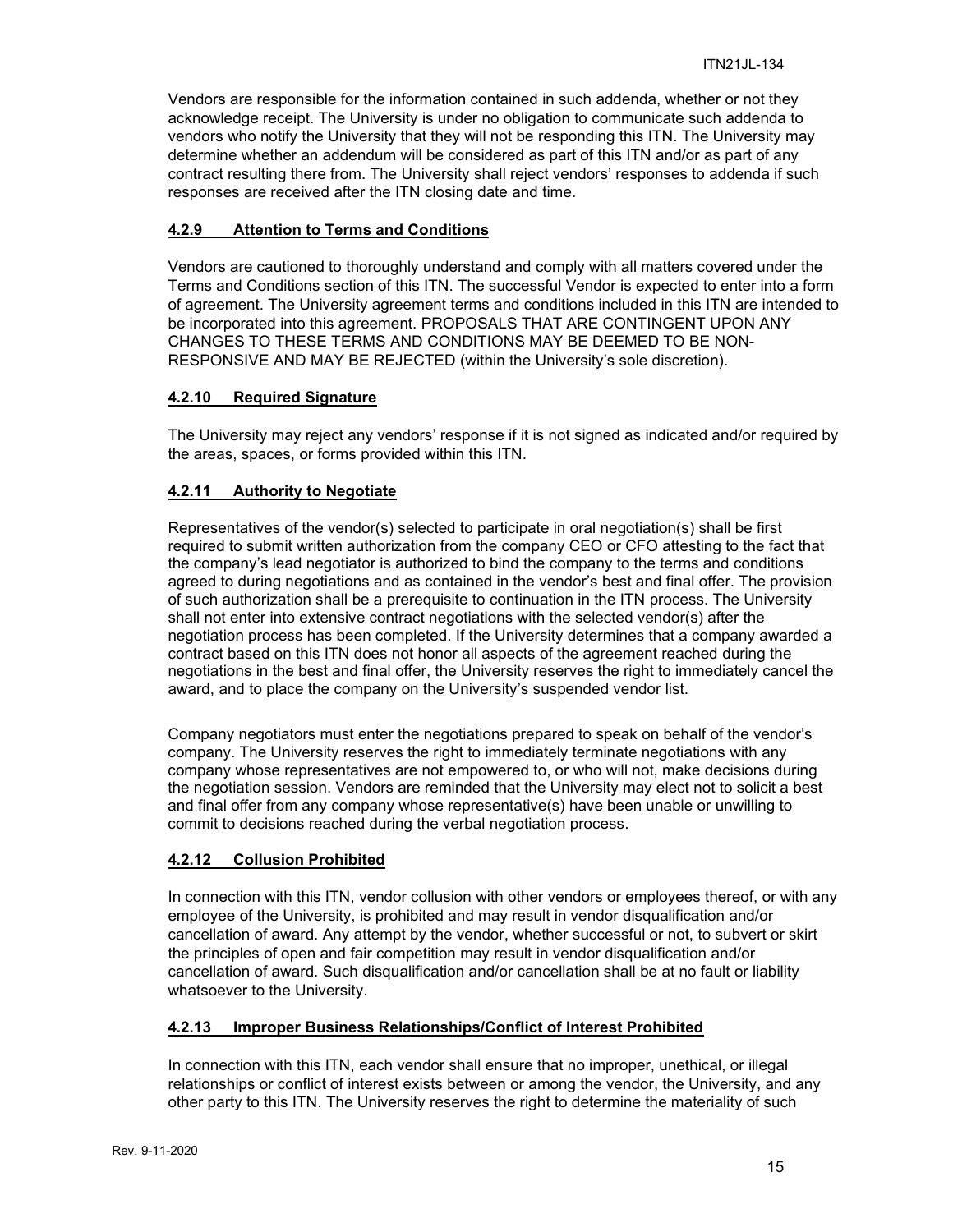relationships, when discovered or disclosed, whether intended or not; and to decide whether or not vendor disqualification and/or cancellation of award shall result. Such disqualification and/or cancellation shall be at no fault or liability whatsoever to the University.

Contractor represents that no University employee who has, or whose relative has, a relationship with Contractor, will violate the Code of Ethics for Public Officers and Employees, including, but not limited to F.S. Section 112.313(3) and (7) and F.S. 112.3185(6) thereof, by reason of Contractor entering into this Contract.

#### <span id="page-15-0"></span>**4.2.14 Corrections, Changes, and Providing Information on Forms within the ITN**

Vendors shall ensure that an authorized individual initials each correction using pen and ink. Vendors shall use pen and ink or typewriter in providing information directly on pages, or copies thereof, contained within this ITN.

## <span id="page-15-1"></span>**4.2.15 Performance and Payment Bond – Not Applicable**

## <span id="page-15-2"></span>**4.2.16 Anti-Kickback**

In compliance with FAR 52.203-7, the University has in place and follows procedures designed to prevent and detect violations of the Anti-Kickback Act of 1986 in its operations and direct business relationships.

## <span id="page-15-3"></span>**4.2.17 Withdrawal of ITN**

Vendors may withdraw their proposals any time prior to the ITN closing date. Vendors may request to withdraw their proposals after the ITN closing date and time prior to selection and notice of award. The University shall have sole authority to grant or deny such a request. In the event the University grants such a request, it may withhold issuing future ITN's to such vendors.

## <span id="page-15-4"></span>**4.2.18 University's Right to Use Vendor's Ideas/Proprietary Information**

**If the vendor needs to submit proprietary/trade secret information with the proposal, the vendor shall ensure that it is enclosed in a separate envelope from the proposal and that it is clearly designated and conspicuously labeled as such.** Vendors who submit responses with information noted as proprietary may be asked to substantiate why the information is proprietary or is otherwise exempt from a public records request under Florida Law.

Selection or rejection of the proposal shall not affect the University's right of use. Provided, however, that the University will, in good faith, honor any vendor information that is clearly designated and conspicuously labeled as proprietary when the University concurs that the information is proprietary, and that trade secrets or other proprietary data contained in the proposal documents shall be maintained as confidential in accordance with procedures promulgated by the Procurement Staff and subject to limitations in Florida or Federal law. Pricing information cannot be considered proprietary. The University shall not be liable in any manner or in any amount for disclosing proprietary information if such information is not clearly so designated and conspicuously so labeled. The University shall likewise not be liable if it did not know or could not have reasonably known that such information was proprietary.

Should a request be made of the University for access to the information designated confidential or trade secret by the bidder and, on the basis of that designation, the University denies the request, the bidder may be responsible for all legal costs necessary to defend such action if the denial is challenged in a court of law.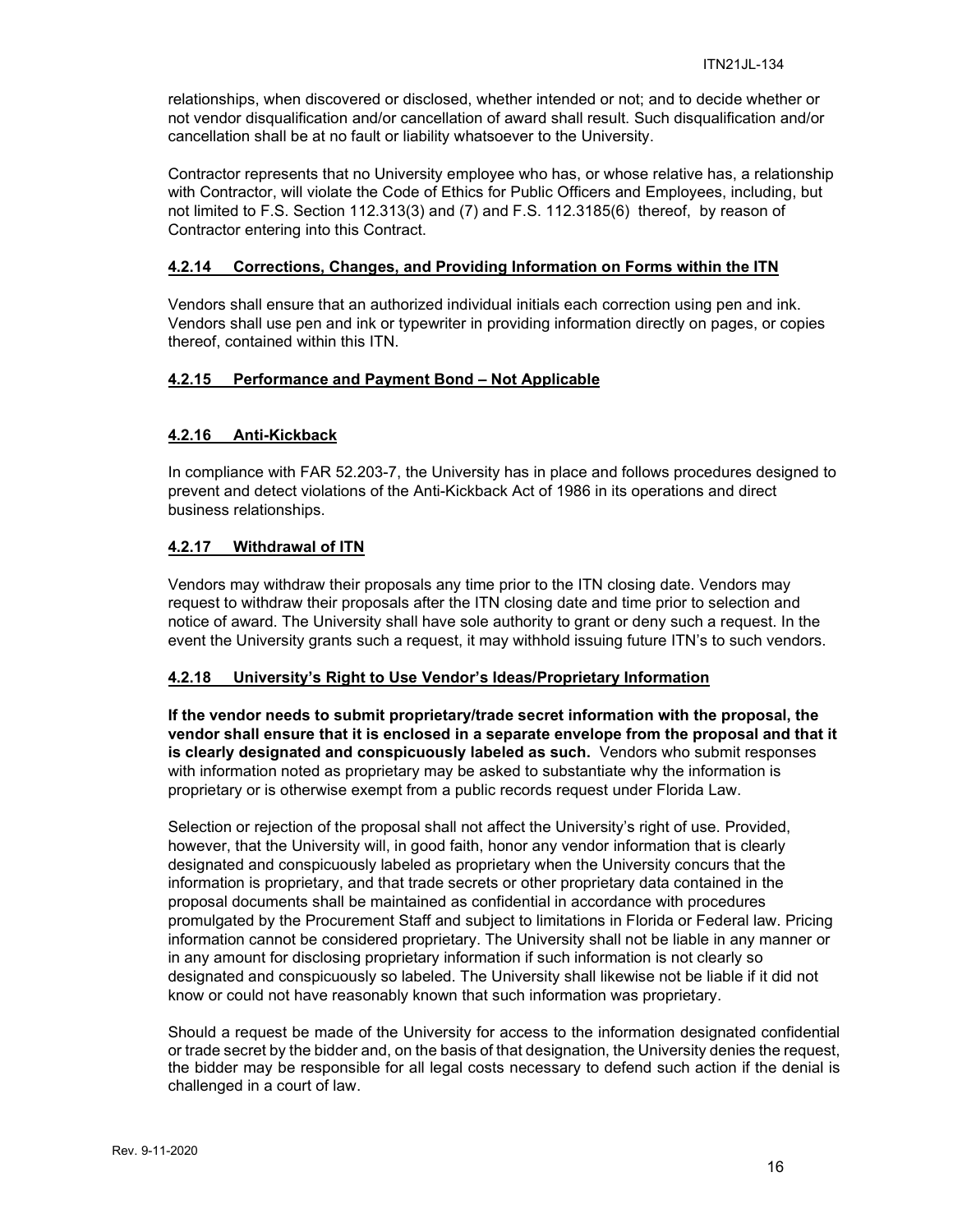Contractor acknowledges and agrees that (a) all documents, studies, materials and information furnished to Contractor by University or University's affiliates in connection with the Services and (b) all reports, studies, plans, deliverables, strategies, materials and other documents and information developed or prepared for University in connection with the Services or which reflect any of the documents, studies, materials or information furnished to Contractor by University (the materials described in (a) and (b) are collectively referred to as the "Information") are and shall remain at all times confidential, proprietary, and the sole property of University. Contractor agrees that it shall not use the Information and will not share the Information with its employees, except as necessary to perform the Services. Contractor may not disclose Information to third parties unless it obtains University's written consent to such disclosure. In the event Contractor is required by subpoena or other judicial or administrative process or by law to disclose such records, Contractor shall (i) provide University with prompt notice thereof, (ii) consult with University on the advisability of taking steps to resist or narrow such disclosure, (iii) furnish only that portion of the information that is responsive to the request, (iv) comply with the requirements of all privacy laws applicable to the Information, which may include, but not be limited, to FERPA, and (v) reasonably cooperate with University in any attempt that University may make to obtain an order or other reliable assurance that confidential treatment will be accorded the records. Upon termination of this Contract or upon request by University, Contractor shall promptly return the Information to University. Notwithstanding the foregoing, if University will share or provide access to protected health information or "PHI" to Contractor for Contractor to perform the Services, University and Contractor will enter into a separate business associate agreement which will govern the confidentiality and non-use obligations of the Contractor regarding the PHI (in lieu of this provision). This provision shall survive the termination of this Contract.

## <span id="page-16-0"></span>**5.0 DEFINITIONS**

## <span id="page-16-1"></span>**5.1 Agreement/Contract**

All types of agreements entered into by the University of Florida, regardless of what they may be called, for the procurement of materials, services or construction, or the disposal of materials. Meaning is interchangeable.

## <span id="page-16-2"></span>**5.2 Customer**

Unless otherwise implied by the context of the specific provision within this ITN, "Customer" means a customer of the vendor, other than the University.

## <span id="page-16-3"></span>**5.3 May, Should**

Indicates something that is not mandatory, but permissible, recommended, or desirable.

## <span id="page-16-4"></span>**5.4 Must, Shall, Will**

Indicates a mandatory requirement. Failure to meet these mandatory requirements may result in rejection of your proposal as non-responsive.

## <span id="page-16-5"></span>**5.5 Proposal**

The entirety of the vendor's responses to each point of this ITN, including any and all supplemental offers or information not explicitly requested within this ITN.

## <span id="page-16-6"></span>**5.6 Proprietary Information**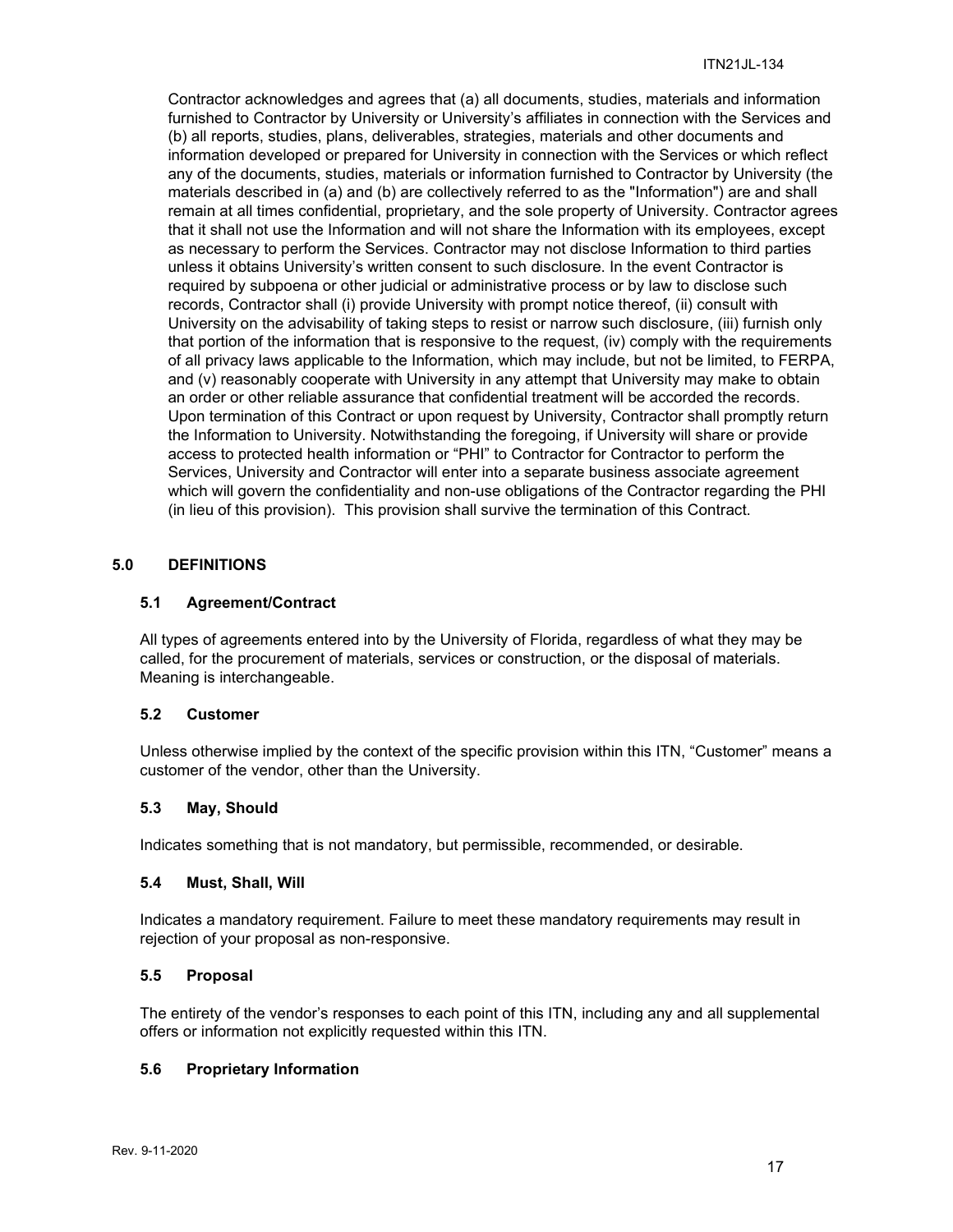Information held by the owner that if released to the public or anyone outside the owner's organization, would be detrimental to its interests. It is an issue of fact rather than opinion. Pricing and/or revenues cannot be considered proprietary.

## <span id="page-17-0"></span>**5.7 Provider**

Any entity responding to this ITN, or, if selected, the vendor entering into a contract with University.

## <span id="page-17-1"></span>**5.8 Invitation to Negotiate (ITN)**

A competitive negotiation process. It is not to be confused with an Invitation to Bid (ITB), in which goods or services are precisely specified and price is substantially the only competitive factor. This ITN provides the University the flexibility to negotiate to arrive at a mutually agreeable relationship. Price will be considered, but will not be the only factor of evaluation.

## <span id="page-17-2"></span>**5.9 Respondent**

Any entity responding to this ITN, or, if selected, the vendor entering into a contract with University.

#### <span id="page-17-3"></span>**5.10 Response**

Same as Proposal

## <span id="page-17-4"></span>**5.11 Successful Vendor**

Any entity responding to this ITN, or, if selected, the vendor entering into a contract with University.

#### <span id="page-17-5"></span>**5.12 Supplement Agreement**

Any supplement terms and conditions agreed to by the parties in writing taking precedence over all other documents governing the transaction.

## <span id="page-17-6"></span>**5.13 Supplier**

Any entity responding to this ITN, or, if selected, the vendor entering into a contract with University.

## <span id="page-17-7"></span>**5.14 University of Florida, UF or University**

Same as The University of Florida Board of Trustees, a public body corporate of the State of Florida; throughout the document the term UF, University and University of Florida is used interchangeably.

## <span id="page-17-8"></span>**5.15 Vendor**

Any entity responding to this ITN, or, if selected, the vendor entering into a contract with University.

## <span id="page-17-9"></span>**5.16 Vendor's Proposal**

Same as Proposal

## <span id="page-17-10"></span>**5.17 Vendor's Response**

Same as Proposal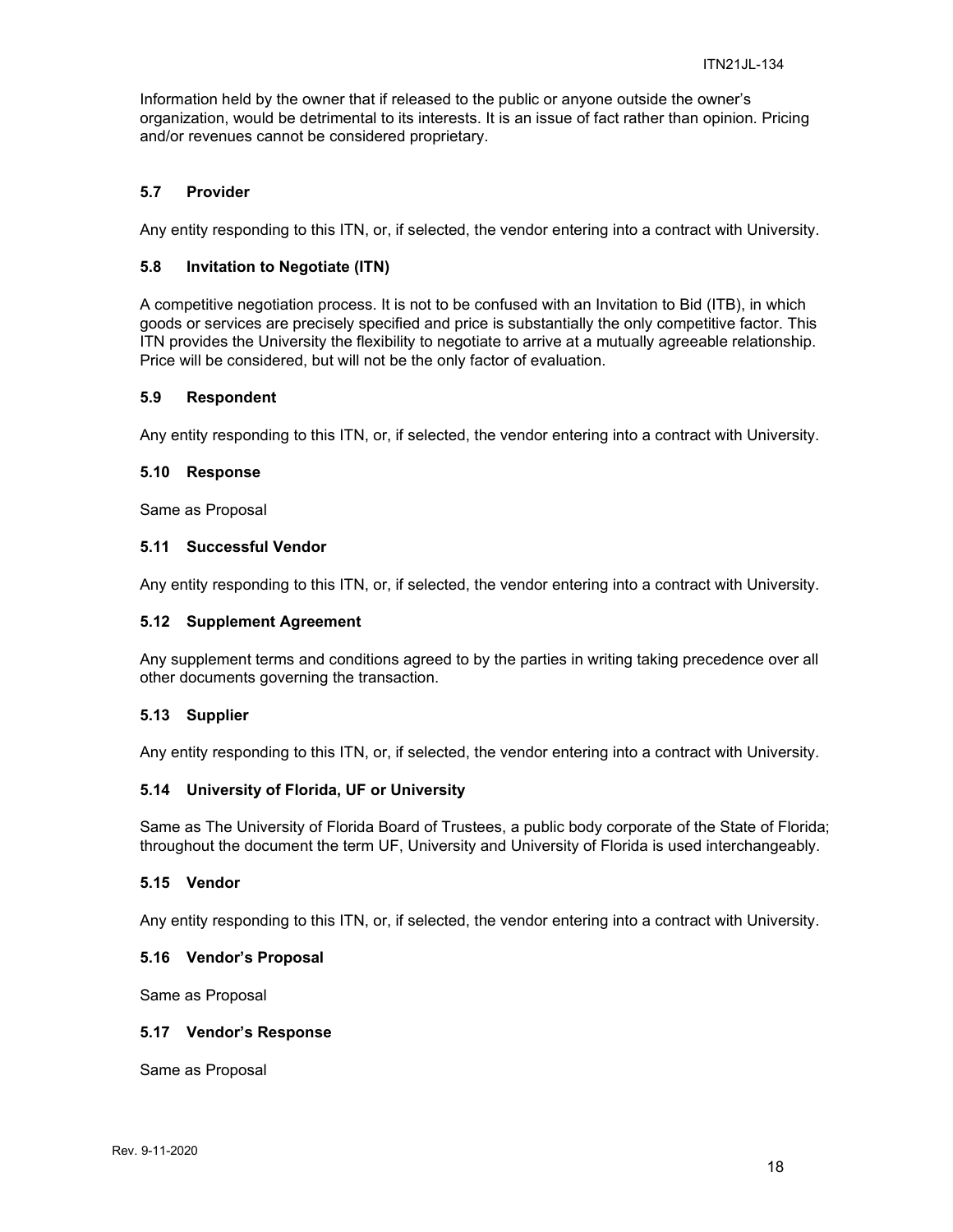## <span id="page-18-0"></span>**6.0 AGREEMENT TERMS AND CONDITIONS**

The following are the Terms and Conditions that will become part of any Agreement consummated between the University and the Successful Vendor. The Successful Vendor will be expected to execute an Agreement containing the provisions set forth in this section, or substantially similar provisions as University deems prudent or necessary. This list of provisions is not exhaustive or indicative of every provision that will be contained in the Agreement, but rather identifies particular terms and conditions of which the vendor should be aware. In the event of a conflict between any provisions contained in any of the documents governing this transaction, the following shall be the order of precedence: Agreement; Invitation to Negotiate; Proposal.

## <span id="page-18-1"></span>**6.1 Actions of Successful Vendor**

The University is under no obligation whatsoever to be bound by the actions of any Successful Vendor with respect to third parties. The Successful Vendor is not a division or agent of the University.

## <span id="page-18-2"></span>**6.2 Advertising**

The Successful Vendor shall not advertise or publish information concerning the Agreement without prior written consent of the University. The University shall not unreasonably withhold permission.

## <span id="page-18-3"></span>**6.3 Americans with Disabilities Act**

The Successful Vendor shall comply with all applicable provisions of the Americans with Disabilities Act and applicable federal regulations under the act.

## <span id="page-18-4"></span>**6.4 Certification**

By signature on the "Proposal Certification" form included under Section 7.0, the Vendor certifies that the submission on the proposal did not involve collusion or other anti-competitive practices. The Vendor has not given, offered to give, nor intends to give at any time hereafter any economic opportunity, future employment, gift, loan, gratuity, special discount, trip, favor, or service to a public servant in connection with the submitted proposal. In addition, Vendor certifies whether or not an employee of the University has, or whose relative has, a substantial interest in any Agreement subsequent to this ITN. Vendor also certifies their status with regard to debarment, or suspension by any federal entity.

Failure to provide a valid signature affirming the stipulations required by this clause shall result in the rejection of the submitted proposal and, if applicable, any resulting Agreement. Signing the certification with a false statement shall void the proposal and, if applicable, any resulting Agreement. Any resulting Agreement may be subject to legal remedies provided by law. Vendor agrees to promote and offer to the University only those services and/or materials as stated in and allowed for under resulting Agreement(s).

## <span id="page-18-5"></span>**6.5 Conflict of Interest**

The award hereunder is subject to the provisions of Chapter 112, F.S. Vendors must disclose with the proposal the name of any officer, director, or agent who is also an employee of the University of Florida. Further, all Vendors must disclose the name of any University employee who owns, directly or indirectly, an interest of five percent (5%) or more in the Vendor's firm or any of its branches.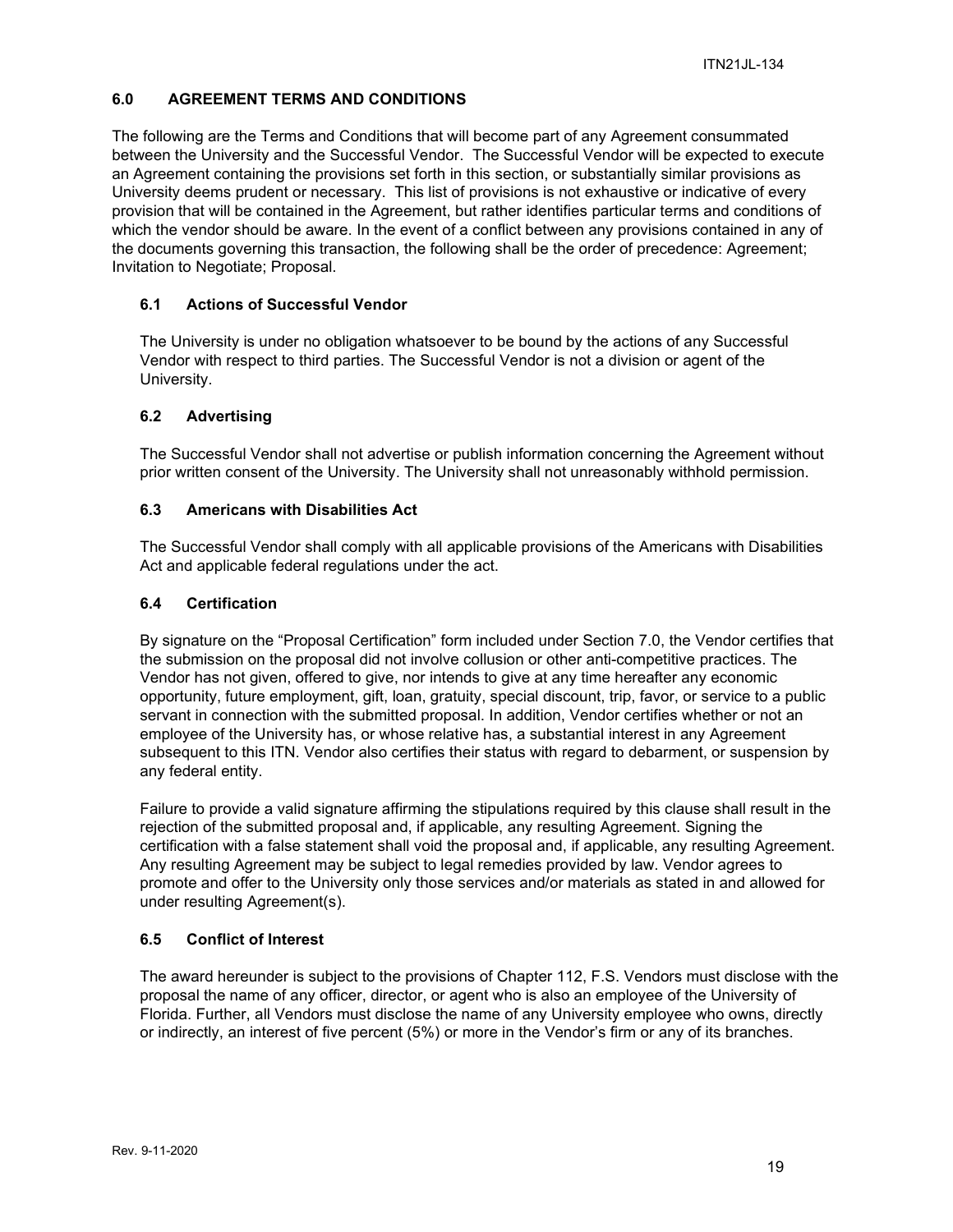## <span id="page-19-0"></span>**6.6 Discrimination**

An entity or affiliate who has been placed on the discriminatory list may not submit a bid on a contract to provide goods or services to a public entity, may not submit a bid on a contract with a public entity for the construction or repair of a public building or public work, may not submit proposals on leases of real property to a public entity, may not award or perform work as a Vendor, supplier, subcontractor or consultant under contract with any public entity, and may not transact business with any public entity.

## <span id="page-19-1"></span>**6.7 Drug Free Workplace**

The Successful Vendor agrees that in the performance of the Agreement, neither the Successful Vendor nor any employee of the Successful Vendor shall engage in the unlawful manufacture, distribution, dispensing, possession, or use of a controlled substance in conducting any activity covered by the Agreement. The University reserves the right to request a copy of the Successful Vendor's Drug Free Workplace Policy. The Successful Vendor further agrees to insert a provision similar to this statement in all subcontracts for services required.

## <span id="page-19-2"></span>**6.8 Equal Opportunity Statement**

The State Universities have established equal opportunity practices which conform to both the spirit and the letter of all laws against discrimination and prohibit discrimination based on race, creed, color, sex, age, national origin, marital status or religion. To be considered for inclusion as a supplier under this agreement, the vendor commits to the following:

A. The provisions of Executive Order 11246, September 24, 1966, and the rules, regulations, and relevant orders of the Secretary of Labor are applicable to each order placed against this agreement regardless of value.

B. If the vendor expects to receive \$10,000 in orders during the first 12 months of this agreement, a complete certificate of non-segregated facilities shall be attached to the proposal response.

C. If the vendor expects to receive \$50,000 in orders during the first 12 months of this agreement and employs more than 50 people, standard form 100 (EEOO-1) must be filed prior to March 1 of each year.

D. If the vendor expects to receive \$50,000 in orders during the first 12 months and employs more than 50 people, a written program for affirmative action compliance must be maintained by the vendor, subject to review upon request by the user agencies of this agreement.

If you have already complied with the above, please indicate

## <span id="page-19-3"></span>**6.9 Federal, State, and Local Laws and Regulations**

Successful Vendor is solely responsible for complying with all laws, ordinances, and regulations including but not limited to, those relating to taxes, licenses and permits, as they may apply to any matter under this ITN. The Successful Vendor must demonstrate that they are duly licensed by applicable regulatory bodies during the performance of the Agreement. Prior to the commencement of Agreement, the Successful Vendor shall be prepared to provide evidence of such licensing as may be requested by the University. Successful Vendor shall, at no expense to the University, procure and keep in force during the entire period of the Agreement all such permits and licenses.

In the performance of the Services, Contractor shall, at its own expense, at all times during the Term, comply with all applicable federal, state, and local laws, rules, regulations, and ordinances and all other governmental requirements. Contractor acknowledges and agrees that Contractor has and will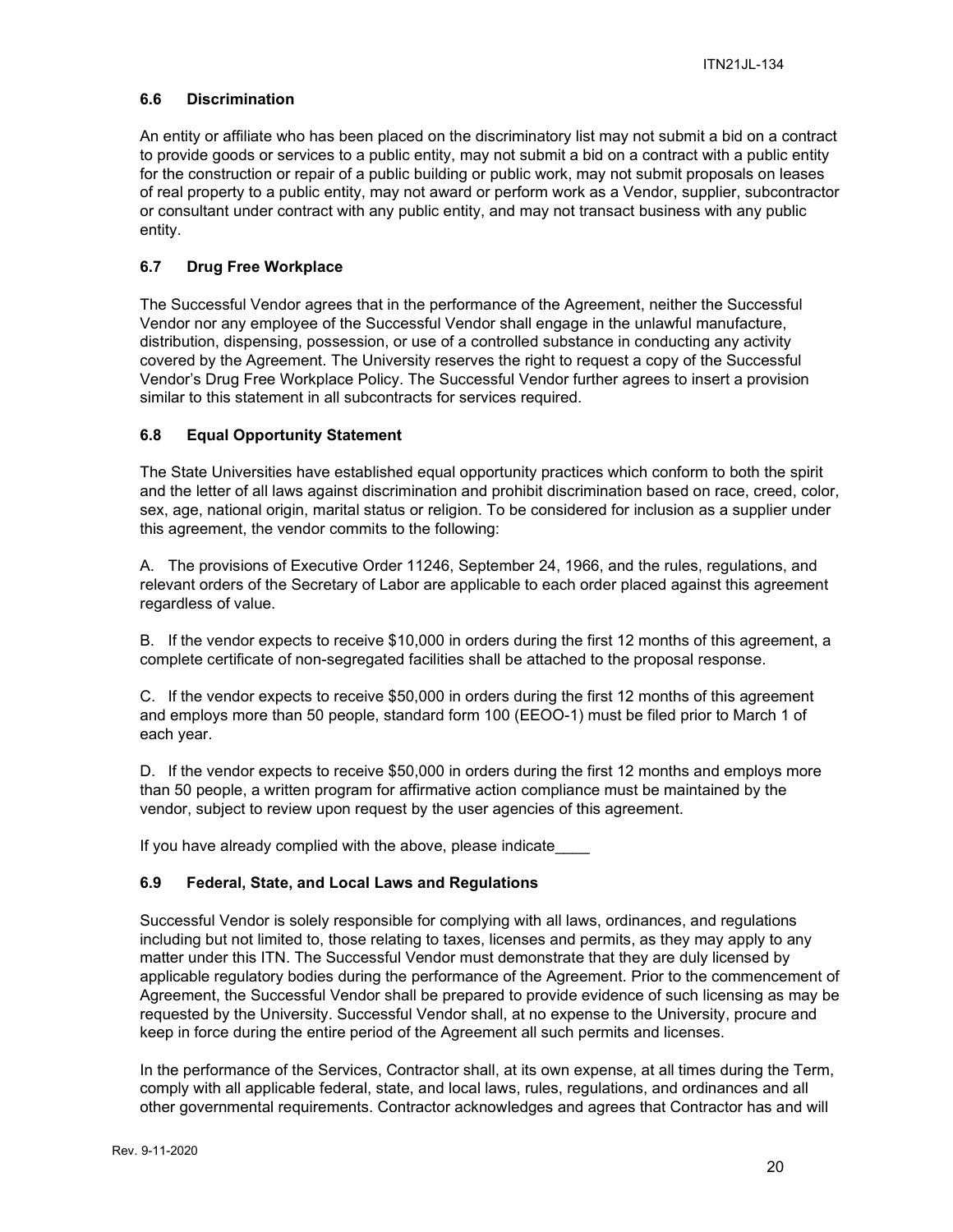at all times during the Term maintain all governmental permits, licenses, consents, and approvals necessary to perform the Services. Contractor shall also be solely responsible for and shall pay as required by law Contractor's income taxes, general excise taxes and any self-employment taxes.

## <span id="page-20-0"></span>**6.10 E-Verify Compliance; Unauthorized Alien Workers**

By entering into a contract with UF, Vendor is obligated to comply with the provisions of Section 448.095, Fla. Stat., "Employment Eligibility." Compliance with Section 448.095, Fla. Stat., includes, but is not limited to, utilization of the E-Verify System to verify the work authorization status of all newly hired employees, and requiring all subcontractors to provide an affidavit attesting that the subcontractor does not employ, contract with, or subcontract with, an unauthorized alien. Vendor affirms and represents that it is registered with the E-Verify system and are using same, and will continue to use same as required by Section 448.095, Fla. Stat. The Vendor's employment of unauthorized aliens is considered a violation of Section 274A(e) of the Immigration and Nationality Act. If the Vendor knowingly employs unauthorized alien workers, such violation shall be cause for UF'S unilateral cancellation of the Agreement.

## <span id="page-20-1"></span>**6.11 Inspection, Audit and Reporting**

All books, accounts, reports, files and other records relating to the Agreement shall be subject at all reasonable times to inspection and audit by the University of Florida.

Reporting Requirements: The successful vendor(s) agrees to furnish to the University a summary of total sales made under this contract as requested but at least twice a year.

All reporting will be in Electronic Format provided to Procurement Services either prior to business review meetings or as requested..

Reports will include, but are not limited to the following.

- Detailed invoice level purchase history usage with at minimum the following fields:
- · PO Number
- · Quote Number
- · Invoice Number
- · Invoice Date
- · Service Date
- · Net Price
- · Other Organizations: Total dollar value of purchases and total of orders through University agreement to other institutions

Vendor and University will work together to create reports as University deems necessary and compatible with vendor systems.

## <span id="page-20-2"></span>**6.12 Liens**

Each Successful Vendor shall keep the University free and clear from all liens asserted by any person or entity for any reason arising out of the furnishing of services or materials by or to the Successful Vendor.

## <span id="page-20-3"></span>**6.13 Modifications**

This Contract may be modified or altered only by written agreement signed by both University and Contractor.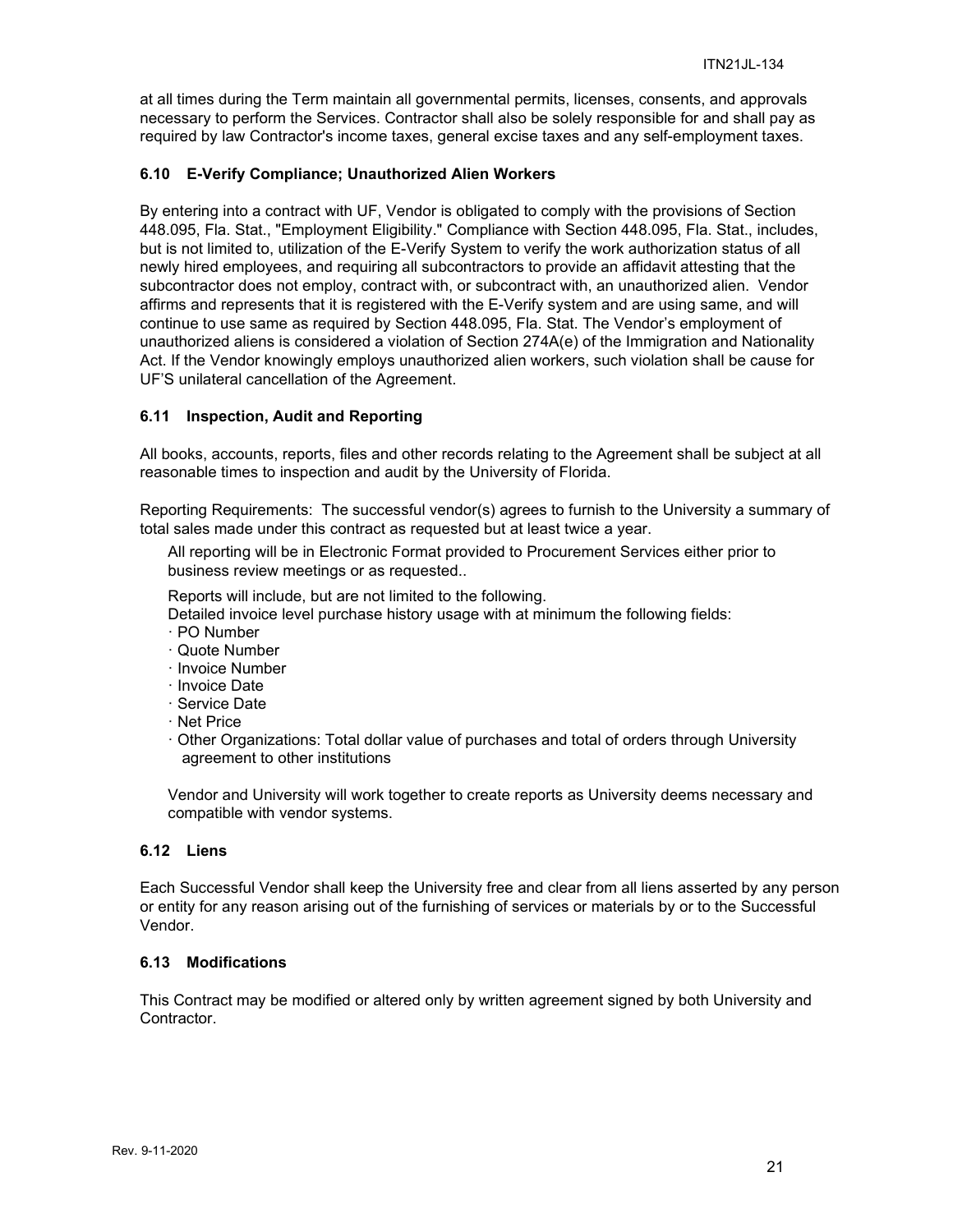## <span id="page-21-0"></span>**6.14 Non-Discrimination**

The parties agree to be bound by applicable state and federal rules governing Equal Employment Opportunity and Non-Discrimination.

## <span id="page-21-1"></span>**6.15 Ownership of Documents**

All drawings, maps, sketches, documents, records, programs, data base, reports and other data developed or purchased, under this Agreement for or at the University's expense shall be and remain the University's property, without restriction, reservation or qualifications. The Successful Vendor may retain copies necessary for recordkeeping documentation and all such other business purposes related to the Agreement. All materials and products produced shall be provided to the University upon expiration of this Agreement.

## <span id="page-21-2"></span>**6.16 Sales and Use Tax**

The Successful Vendor agrees to comply with and to require all of his subcontractors to comply with all the provisions of applicable law. The Successful Vendor further agrees to indemnify and hold harmless the University from any and all claims and demands made against it by virtue of the failure of the Successful Vendor or any subcontractors to comply with the provisions of any and all said laws. The University is exempt from state sales and use tax. A copy of the University's Certificate of Exemption will be made available upon request.

## <span id="page-21-3"></span>**6.17 Sexual Harassment**

Federal law and the policies of the University prohibit sexual harassment of University employees or students. Sexual harassment includes any unwelcome sexual advance toward a University employee or student, any request for a sexual favor from a University employee or student, or any other verbal or physical conduct of a sexual nature that is so pervasive as to create a hostile or offensive working environment for University employees, or a hostile or an offensive academic environment for University students. University vendors, subcontractors and suppliers for this project are required to exercise control over their employees so as to prohibit acts of sexual harassment of University employees and students. The employer of any person who the University, in its reasonable judgment, determines has committed an act of sexual harassment agrees as a term and condition of the Agreement to cause such person to be removed from the project site and from University premises and to take such other action as may be reasonably necessary to cause the sexual harassment to cease.

## <span id="page-21-4"></span>**6.18 Small Business Program**

University is an equal opportunity institution and, as such, encourages the use of small businesses, including women and minority-owned small businesses in the provision of goods and services. Small businesses should have a fair and equal opportunity to compete for dollars spent by the University. Competition ensures that prices are competitive and a broad vendor base is available. **Vendors are encouraged to get certified by the State of Florida** if they are minority-owned, woman-owned or veteran-owned:

[http://www.dms.myflorida.com/agency\\_administration/office\\_of\\_supplier\\_diversity\\_osd/get\\_certified](http://www.dms.myflorida.com/agency_administration/office_of_supplier_diversity_osd/get_certified)

Vendor shall use good faith efforts to ensure opportunities are available to small businesses, including women and minority-owned businesses. For questions about the University's Small Business Program contact Director of Small Business and Supplier Diversity, 352-392-0380, <https://sbvdr.admin.ufl.edu/>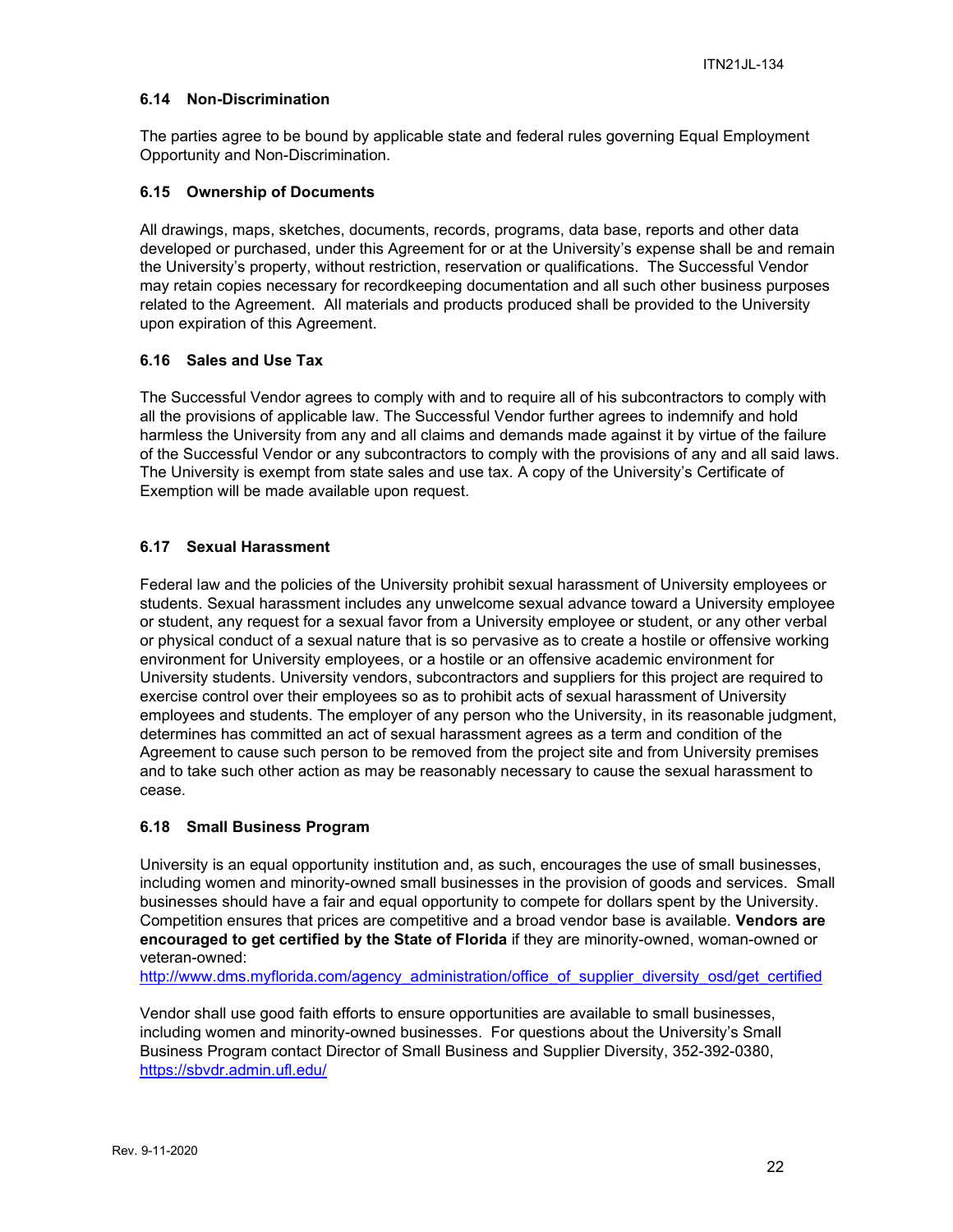## <span id="page-22-0"></span>**6.19 Tobacco Free Campus Policy**

The University of Florida campus is a tobacco-free campus. This policy was effective as of July 1, 2010. The use of cigarettes or other tobacco products in UF buildings, parking lots, or in vehicles in these areas is prohibited. The successful vendor is expected to respect this smoke free policy and fully comply with it.

## <span id="page-22-1"></span>**6.20 Sustainability Preferences**

The University's Procurement directives support the purchase of products that will minimize any negative environmental impacts of our work. In order to facilitate a healthy market in sustainable products, all parties involved in the procurement and utilization of materials must engage in both waste recycling and the initial purchase of products containing recycled content. It is in the interest of public health, safety and welfare and the conservation of energy and natural resources to use and promote environmentally responsible products, as well as energy efficient fixtures, appliances and mechanical equipment used in new construction and retrofit of University facilities.

## <span id="page-22-2"></span>**6.21 Assignment-Delegation**

No right or interest in the Agreement shall be assigned or delegation of any obligation made by Successful Vendor without written permission of the University. Any attempted assignment or delegation by Successful Vendor shall be wholly void and totally ineffective for all purposes unless made in conformity with this paragraph.

## <span id="page-22-3"></span>**6.22 Assignment of Anti-Trust Overcharge Claims**

The parties recognize that in actual economic practice overcharges resulting from anti-trust violations are in fact borne by the ultimate purchaser; therefore, Successful Vendor hereby assigns to the University any and all claims for such overcharges.

## <span id="page-22-4"></span>**6.23 Date for Reckoning Prompt-Payment Discount**

For purposes of determining whether a prompt-payment discount, if applicable, may be taken by the University, the starting date of such reckoning period shall be the later of the date of a properly executed invoice or the date of completion of service and/or delivery of product.

## <span id="page-22-5"></span>**6.24 Force Majeure**

In the event compliance with any obligation under this Agreement is impractical or impossible due to any Event of Force Majeure, then the time for performance of such obligation shall be extended for a period equivalent to the duration of the Event of Force Majeure. The provisions of this section shall not operate to excuse either party's inability to perform its obligations hereunder because of inadequate finances. "Event of Force Majeure:" means any strike, lockout, labor dispute, embargo, flood, earthquake, storm, dust storm, lightning, fire, epidemic, act of God, war, national emergency, civil disturbance or disobedience, riot, sabotage, terrorism, restraint by governmental order or any other occurrence beyond the reasonable control of the party in question.

## <span id="page-22-6"></span>**6.25 Furnish and Install – Not Applicable**

## <span id="page-22-7"></span>**6.26 Indemnification/Hold Harmless; Liability**

The Successful Vendor shall indemnify, defend, and hold harmless the University of Florida Board of Trustees, the University of Florida, the State of Florida and the Florida Board of Governors, and their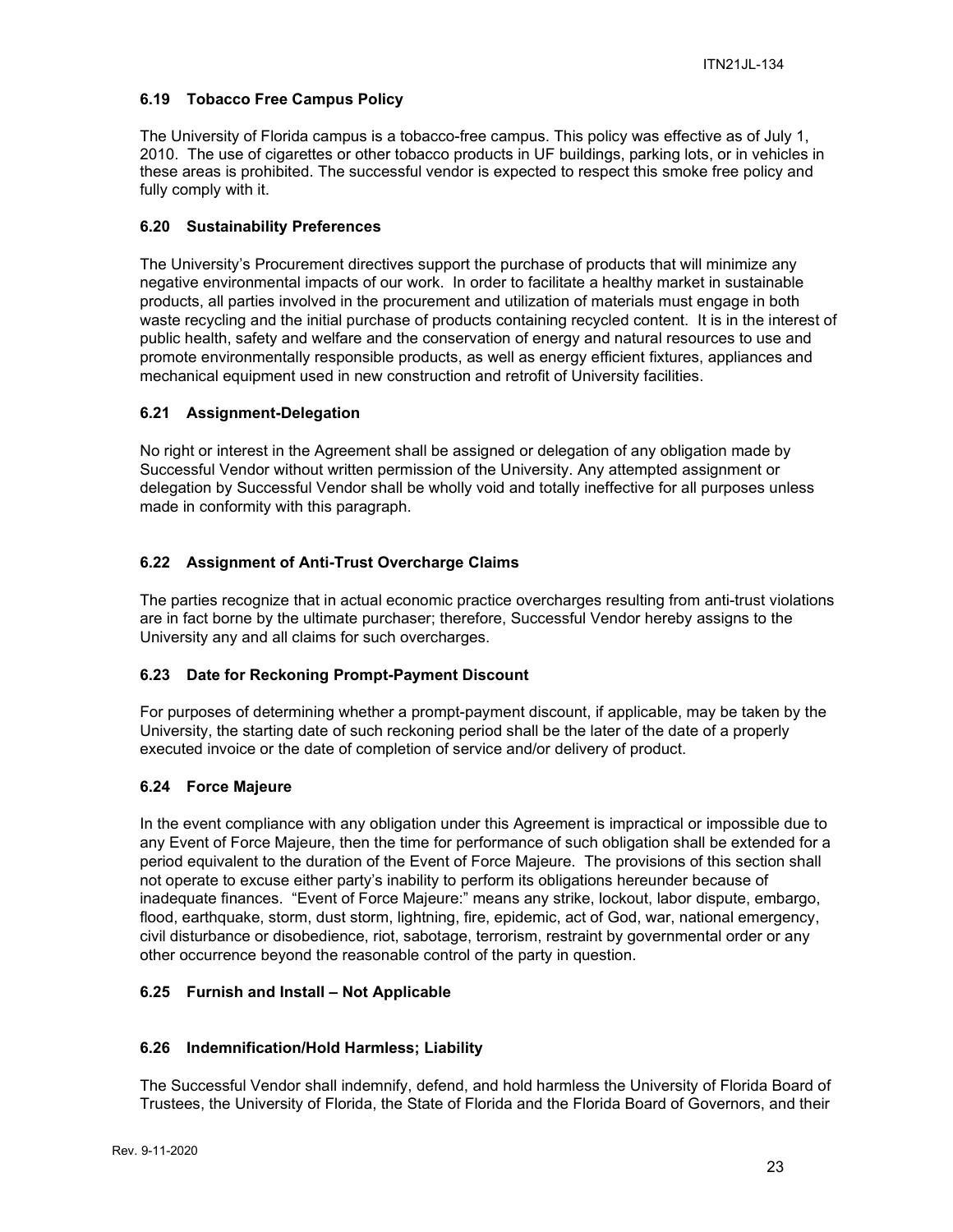respective officers, agents, and employees, against and from any and all claims, demands, suits, actions, proceedings, loss, cost, and damages of every kind and description, including attorneys' fees and/or litigation expenses, which may be brought or made against or incurred on account of loss of or damage to any property or for injuries to or death of any person, caused by, arising out of, or contributed to, in whole or in part, by reasons of any act, omission, professional error, fault, mistake, or negligence of Successful Vendor, its employees, agents, representatives, or subcontractors, their employees, agents, or representatives in connection with or incident to the performance of the Agreement. Successful Vendor's obligation under this provision shall not extend to any liability caused by the sole negligence of the University Of Florida Board Of Trustees, University, or its officers, agents, and employees. Such indemnification shall specifically include infringement claims made against any and all intellectual property supplied by Successful Vendor and third party infringement under the Agreement.

The University, as a public entity, is protected by sovereign immunity from tort liability, subject to a limited statutory waiver. The University will not agree to (i) indemnify or hold harmless any vendor; (ii) be liable for vendor's attorneys' fees under any circumstances; or (iii) binding arbitration. The Agreement shall not be construed or interpreted as (i) denying to either party any remedy or defense available to such party under the laws of the State of Florida; (ii) the consent of University or the State of Florida or their agents and agencies to be sued; or (iii) a waiver of either University's or the State of Florida's sovereign immunity beyond the limited waiver provided in section 768.28, Florida Statutes.

## <span id="page-23-0"></span>**6.27 Insurance Requirements**

The Successful Vendor shall purchase from and maintain with a company or companies, lawfully authorized to do business in Florida and acceptable to the University, such insurance as will protect the Successful Vendor from claims arising out of or resulting from the Successful Vendor's operations under the Agreement and for which the Successful Vendor may be legally liable, whether such operations be by the Successful Vendor or by their subcontractors or by anyone directly or indirectly employed by any of them, or by anyone for whose acts any of them may be liable. All insurance policies shall be issued and countersigned by representatives of such companies duly authorized for the State of Florida and shall be written on ISO standard forms or their equivalents. The Successful Vendor shall file with the University Certificates of Insurance prior to the commencement of this Agreement and shall file Certificates of Insurance evidencing the renewal of such policies at least thirty (30) days prior to the date that each applicable insurance policy is scheduled to expire. *Please note that the University of Florida must be named "additional insured" on automobile and general liability policies.*

General Liability Insurance – The Successful Vendor shall provide the ISO Commercial General Liability policy for general liability coverage's for limits of not less than of \$1,000,000 per occurrence. Coverage shall be maintained without interruption from date of commencement of work until date of final payment.

Worker's Compensation - The Successful Vendor shall secure and maintain for the life of this Agreement, valid Worker's Compensation Insurance as required by Chapter 440, Florida Statutes (if applicable.)

Automobile Liability - The Successful Vendor shall secure and maintain, during the life of this Agreement, Automobile Liability insurance on all vehicles against bodily injury and property damage in at least the amount of \$100,000.00 per person, \$500,000.00 per occurrence.

## <span id="page-23-1"></span>**6.28 Protection of Property**

The Successful Vendor shall at all times guard against damage or loss, whether by the vendor directly or subcontractors, to the property of the University or of others or vendors and shall be held responsible for replacing or repairing any such loss or damage. The University may withhold payment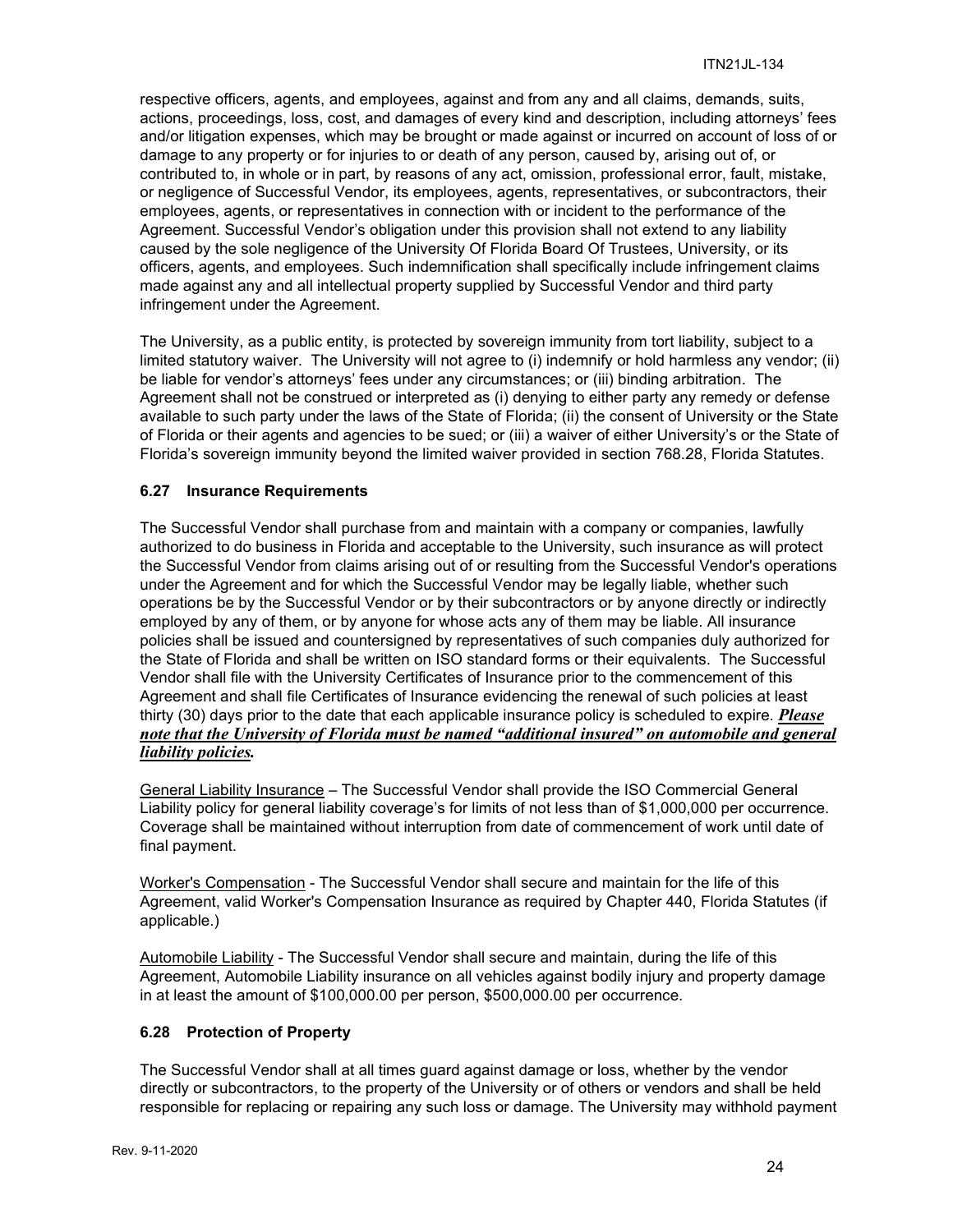or make such deductions as deemed necessary to insure reimbursement or replacement for loss or damage to property through negligence of the Successful Vendor or their agents. The Successful Vendor shall provide all barricades and take all necessary precautions to protect buildings and personnel.

## Intellectual Property

- A. All works that are created pursuant to this contract ("Works") are works made for hire, and all rights and privileges attendant to the Works belong exclusively to the University. If a court of competent jurisdiction determines that any Work does not constitute a work made for hire, the Contractor hereby assigns to the University for no additional consideration all rights and privileges the Contractor has in the works, including all intellectual property rights, specifically those under copyright law.
- B. Paragraph A does not apply to Works that are not created through performance under this Contract ("Pre-existing works"). With respect to Pre-existing works used by the Contractor in performance of this Contract, the Contractor shall obtain for the University at no additional charge a license to use Pre-existing works for the uses intended under this Contract, including the right to make derivative works. Paragraph A does apply, however, to any Works that are derivative of Pre-existing works.
- C. The Contractor warrants that it has full power and authority to transfer the rights granted by this Contract to the University and that use of the works by the University does not constitute an infringement or other violation of any copyright, trade secret, trademark, patent, non-disclosure, or other rights of any third party.
- D. Title and all rights and privileges to all graphics and material provided to the Contractor by the University in connection with this Contract remain the exclusive property of the University of Florida. The Contractor does not receive any title, rights, or privileges in those graphics or materials. The University grants to the Contractor a limited license in those graphics or materials only for the purpose of carrying out the Contractor's obligations under this Contract.

## <span id="page-24-0"></span>**6.29 Labor Disputes**

Successful Vendor shall give prompt notice to the University of any actual or potential labor dispute which delays or may delay performance of the Agreement.

## <span id="page-24-1"></span>**6.30 Laws and Regulations**

Successful Vendors are solely responsible for keeping themselves fully informed of and faithfully observing all laws, ordinances, and regulations and shall protect and indemnify the University, its officers and agents against any claims of liability arising from or based on any violation thereof.

## <span id="page-24-2"></span>**6.31 No Replacement of Defective Tender- Not Applicable**

## <span id="page-24-3"></span>**6.32 No Waiver of Right by the University**

No waiver by a party of any provision or breach of this Contract shall be deemed to have been made unless the same is in writing, and no waiver of any provision or breach of this Contract shall be deemed a waiver of any other provisions or breach. A party's consent to or approval of any act shall not be deemed to render unnecessary the obtaining of such party's consent to or approval of any subsequent act.

## <span id="page-24-4"></span>**6.33 Notice to Vendors of Asbestos-Containing Materials in University Buildings- Not Applicable**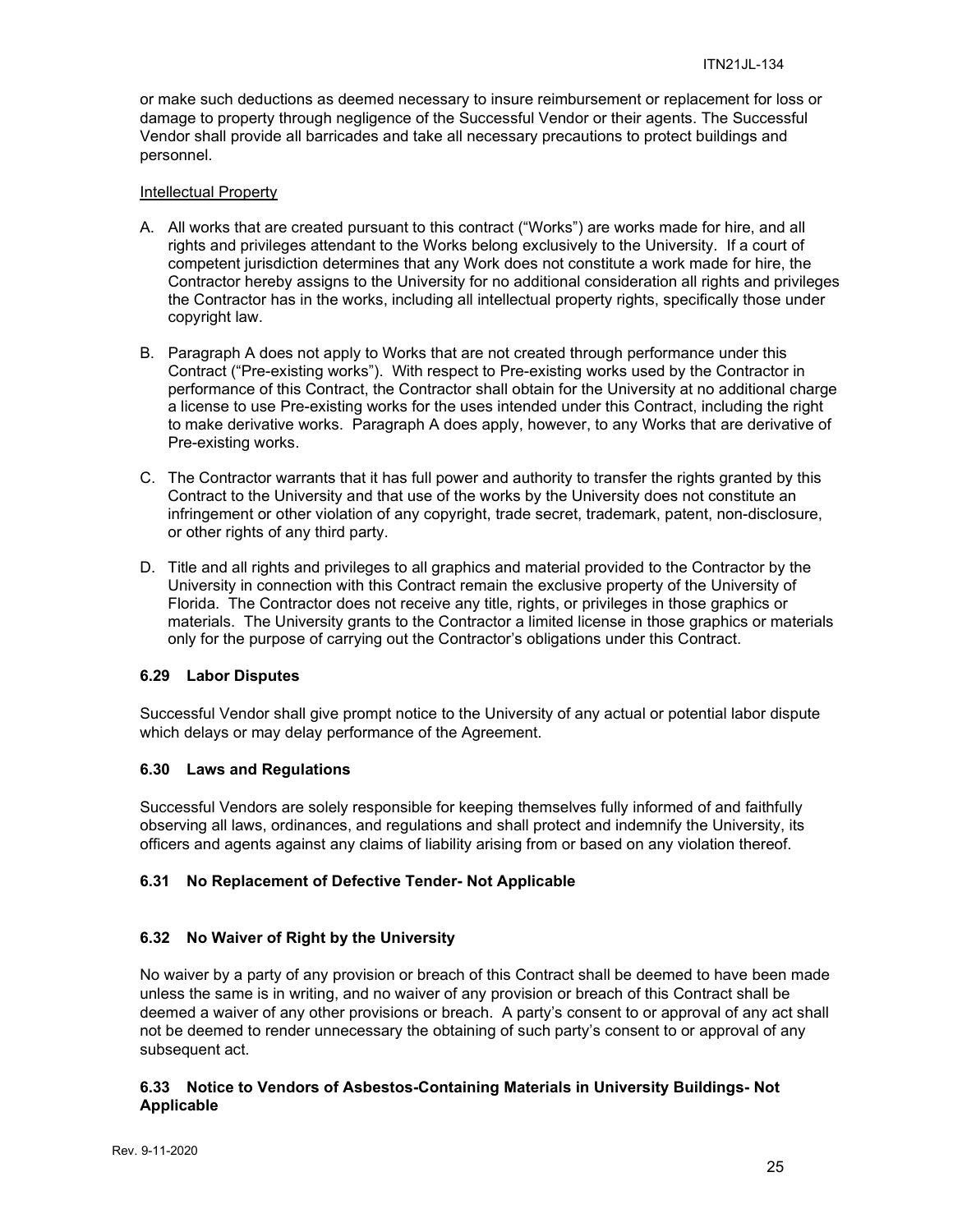## <span id="page-25-0"></span>**6.34 Parking and Identification Badges**

DRC will provide Vendors with an Official UF Parking Pass during the scheduled service time. Vendors will comply with DRC's procedures regarding loaning of the Official Parking Pass, which includes picking up and returning the pass on the day services are rendered

## <span id="page-25-1"></span>**6.35 Payment Terms**

The University's obligation is payable only and solely from funds appropriated for the purpose of the Agreement. Unless otherwise stated herein, the payment terms for the Agreement are Net 30 days. VENDOR OMBUDSMAN: The University's vendor ombudsman whose duties include acting as an advocate for vendors may be experiencing problems in obtaining payment(s) from the University may be contacted at 352-392-1241.

## <span id="page-25-2"></span>**6.36 Price Adjustment**

Price increases will be considered at the end of the initial two (2) year period and, thereafter annually on the anniversary of the effective date. Price change requests shall be in writing, submitted at least sixty (60) days prior to the end of the current period, and shall be supported by written evidence of increased costs to the Successful Vendor, or an increase in the Consumer Price Index for Services Less Energy. The CPI Index is found on the Bureau of Labor Statistics website: [https://www.bls.gov/news.release/cpi.nr0.htm.](https://www.bls.gov/news.release/cpi.nr0.htm) The University will not approve unsupported price increases that will merely increase the gross profitability of the Successful Vendor at the expense of the University. Price change requests shall be a factor in the Agreement extension review process. The University shall, in its sole opinion, determine whether the requested price increase or an alternate option is in the best interest of the University.

## <span id="page-25-3"></span>**6.37 Prior Course of Dealings**

No trade usage, prior course of dealings, or course of performance under other agreements shall be a part of any agreement resulting from this ITN; nor shall such trade usage, prior course of dealing, or course of performance be used in the interpretation or construction of such resulting agreement.

## <span id="page-25-4"></span>**6.38 Intentionally Omitted**

## <span id="page-25-5"></span>**6.39 Public Entity Crime**

A person or affiliate who has been placed on the convicted list by the Department of Management Services, State of Florida, may not submit a proposal on a contract to provide any goods or services, including construction, repairs, or leases and may not be awarded or perform work as a Vendor, supplier, subcontractor, or consultant for the University of Florida for a period of 36 months from the date of being placed on the convicted list, a "person" or "affiliate" includes any natural person or any entity, including predecessor or successor entities or any entity under the control of any natural person who is active in its management and who has been convicted of a public entity crime (Rule 6C1-3.020 FAC).

## <span id="page-25-6"></span>**6.40 Public Records**

All proposal information submitted and opened becomes subject to the Public Records Law set forth in Chapter 119 F.S.

## **IF THE VENDOR HAS QUESTIONS REGARDING THE APPLICATION OF CHAPTER 119, FLORIDA STATUTES, TO THE VENDOR'S DUTY**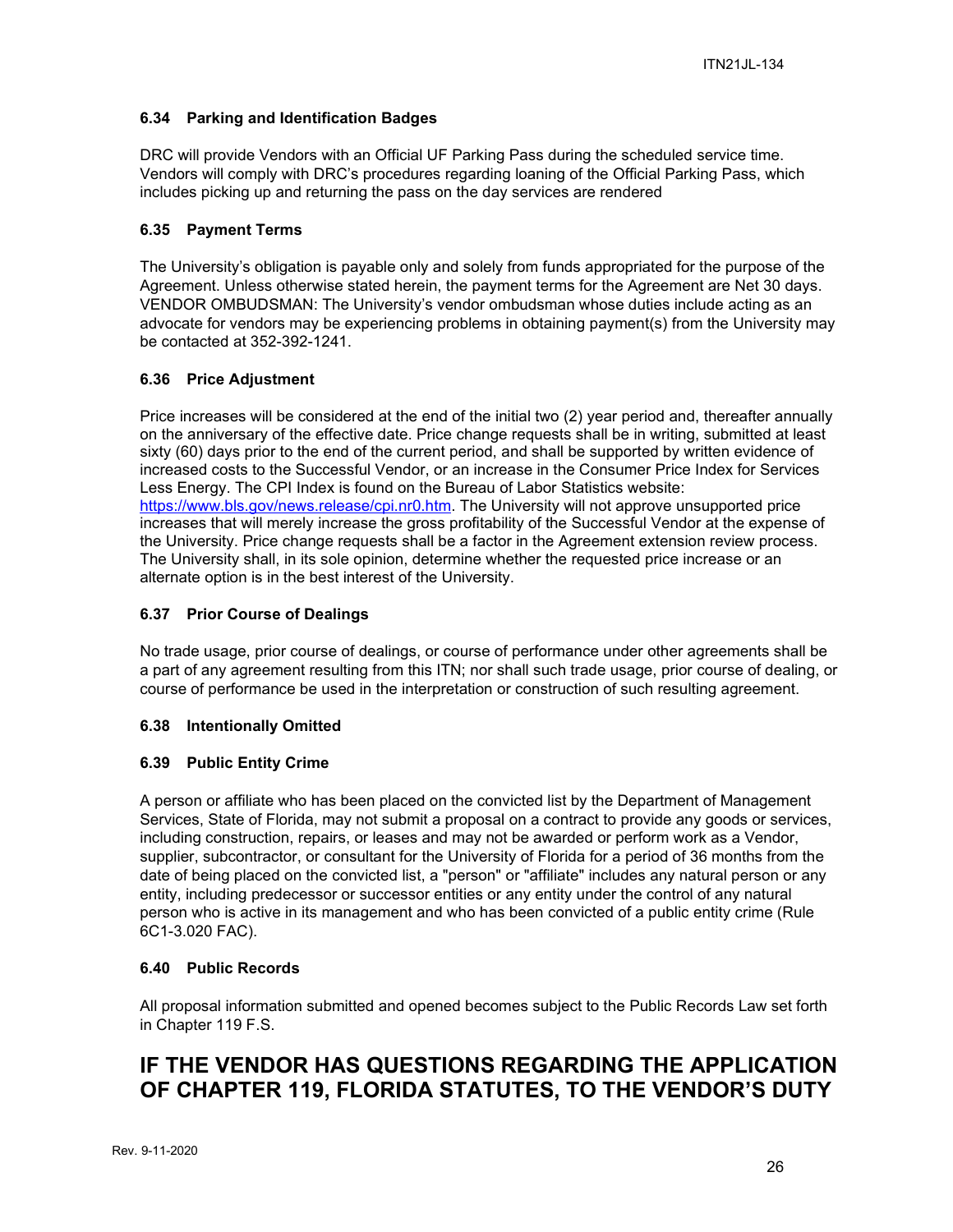## **TO PROVIDE PUBLIC RECORDS RELATING TO THIS CONTRACT, CONTACT THE CUSTODIAN OF PUBLIC RECORDS AT Phone: (352) 846-3903 email: [PR-Request@ufl.edu](mailto:PR-Request@ufl.edu) Mail: PO Box 113156, Gainesville, FL 32611-3156**

Any resulting Agreement may be unilaterally canceled for refusal by the vendor to allow public access to all documents, papers, letters, or other materials made or received by the Successful Vendor in conjunction with the Agreement and subject to the provisions of Chapter 119. F.S.

## <span id="page-26-0"></span>**6.41 Referencing of Orders**

For each order issued against an agreement resulting hereunder, the University intends in good faith to reference this ITN for pricing, terms and conditions, delivery location, and other particulars. However, in the event the University fails to do so, the University's right to such terms and conditions, and particulars shall not be affected, and no liability of any kind or amount shall accrue to the University.

## <span id="page-26-1"></span>**6.42 Remedies and Applicable Law**

The Agreement shall be governed by and construed in accordance with the laws of the State of Florida (without regard to principles of conflict of laws) and the rules and regulations of the Florida Board of Governors and the University. University and Successful Vendor shall have available all remedies afforded each by said law. The venue in any action or litigation commenced to enforce the Agreement shall be brought in Alachua County, Florida, and both parties consent to such jurisdiction and venue regardless of the residence of the parties at the time the action is commenced.

## <span id="page-26-2"></span>**6.43 Right of Inspection- Not applicable**

## <span id="page-26-3"></span>**6.44 Right of Offset**

The University shall be entitled to offset against any sums due the Successful Vendor, any expenses or costs incurred by the University, or damages assessed by the University concerning the Successful Vendor's non-conforming performance or failure to perform the Agreement, or any other debt owing the University, including expenses, costs and damages described in the termination provisions contained herein.

## <span id="page-26-4"></span>**6.45 Shipment Under Reservation Prohibited- Not Applicable**

## <span id="page-26-5"></span>**6.46 Specifications: Brand Name or Acceptable Alternate- Not Applicable**

## <span id="page-26-6"></span>**6.47 Successful Vendor to Package Goods- Not Applicable**

## <span id="page-26-8"></span><span id="page-26-7"></span>**6.48 Termination**

## **6.48.1 Convenience**

Upon giving at least seven (7) days written notice, University may terminate this Contract, at any time, with no further obligation to Contractor, other than to pay for Services provided in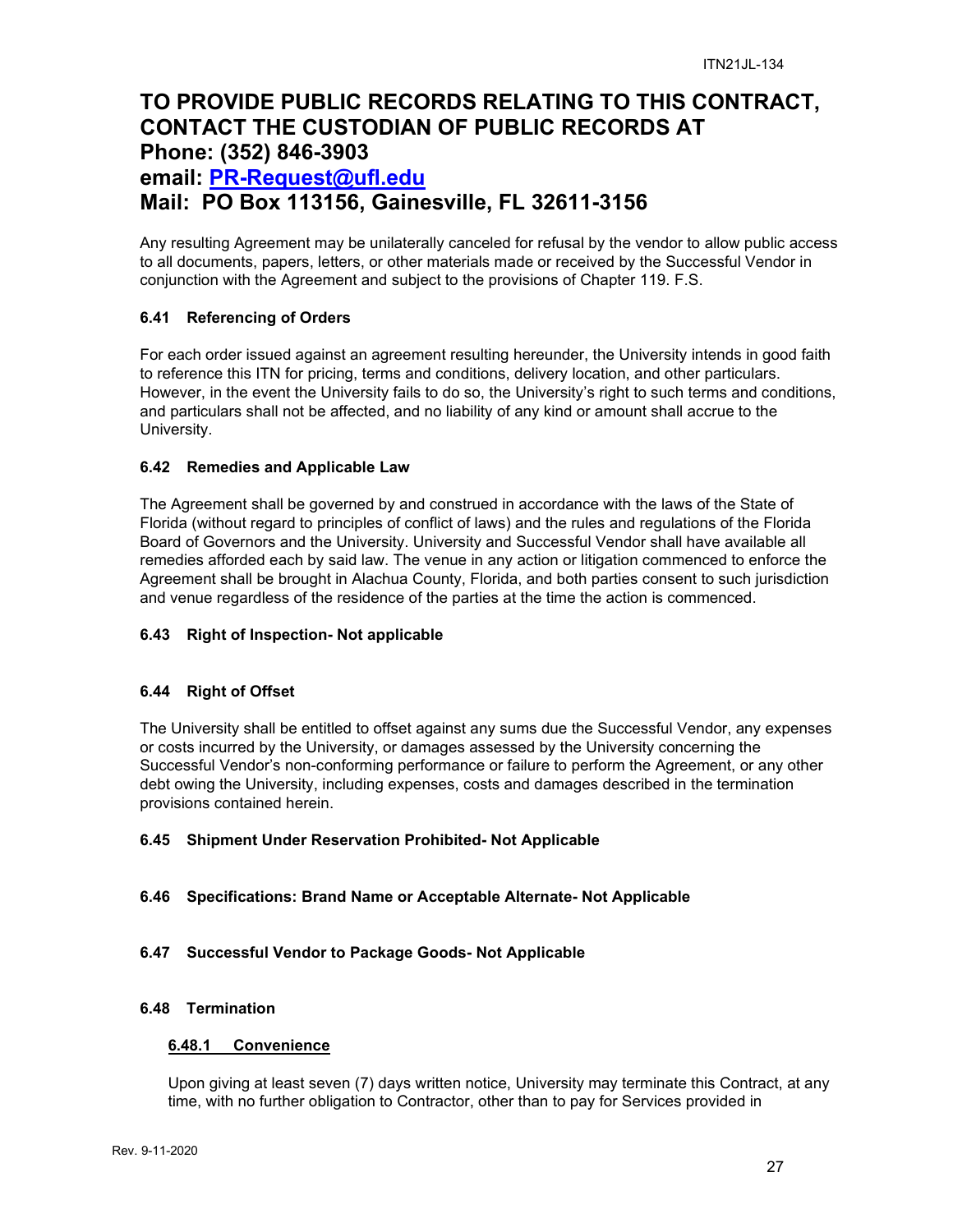compliance with this Contract prior to Contractor's receipt of the notice of termination. If Contractor defaults under this Agreement and does not cure its default within fourteen (14) days after written notice thereof, University may terminate this Contract. The University reserves the right to terminate the Agreement in whole or part at any time when in the best interests of the University without penalty or cause. Upon receipt of the written notice, the Successful Vendor shall immediately stop all work as directed in the notice, notify all subcontractors of the effective date of the termination and minimize all further costs to the University. In the event of termination under this provision, all documents, data and reports prepared by the Successful Vendor under the Agreement shall become the property of and delivered to the University. The Successful Vendor shall be entitled to receive just and equitable compensation for work in progress, work completed and materials accepted before the effective date of termination. Such compensation shall be the Successful Vendor's sole remedy against the University in the event of termination under this provision.

## <span id="page-27-0"></span>**6.48.2 Default**

The University reserves the right to terminate the Agreement in whole or in part due to the failure of the Successful Vendor to comply with any term or condition of the Agreement, to acquire and maintain all required insurance policies, bonds, licenses and permits, or to make satisfactory progress in performing the Agreement. The University shall provide written notice of the termination and the reasons for it to the Successful Vendor. Upon termination under this provision, all goods, materials, documents, data and reports prepared by the Successful Vendor under the Agreement shall become the property of and be delivered to the University on demand. The University may, upon termination of the Agreement, procure, on terms and in the manner that it deems appropriate, materials, or services to replace those under the Agreement. The Successful Vendor shall be liable to the University for any excess costs incurred by the University in re-procuring the materials or services.

## <span id="page-27-1"></span>**6.48.3 Gratuities**

The University may, by written notice to the Successful Vendor, cancel the Agreement if it is discovered by the University that gratuities, in the form of entertainment, gifts or other, were offered or given by the Successful Vendor, or any agent or representative of the Successful Vendor, to any officer or employee of the University with a view toward securing favorable treatment with respect to the awarding or amending, or the making of any determinations with respect to the performing of such Agreement. In the event the Agreement is canceled by the University pursuant to this provision, University shall be entitled, in addition to any other rights and remedies, to recover or withhold the amount of the cost incurred by Successful Vendor in providing such gratuities.

## <span id="page-27-2"></span>**6.48.4 Insolvency**

The University shall have the right to terminate the Agreement at any time in the event Successful Vendor files a petition in bankruptcy; or is adjudicated bankrupt; or if a petition in bankruptcy is filed against Successful Vendor and not discharged within thirty (30) days; of if Successful Vendor becomes insolvent or makes an assignment for the benefit of its creditors or an arrangement pursuant to any bankruptcy law; of if a receiver is appointed for Successful Vendor or its business.

## <span id="page-27-3"></span>**6.48.5 Lack of Funds**

The State of Florida's and UF's performance and obligation to pay under this Agreement is contingent upon an annual appropriation by the Florida State Legislature. The Agreement may be canceled without further obligation on the part of the University of Florida in the event that sufficient appropriated funding is unavailable to assure full performance of the terms. The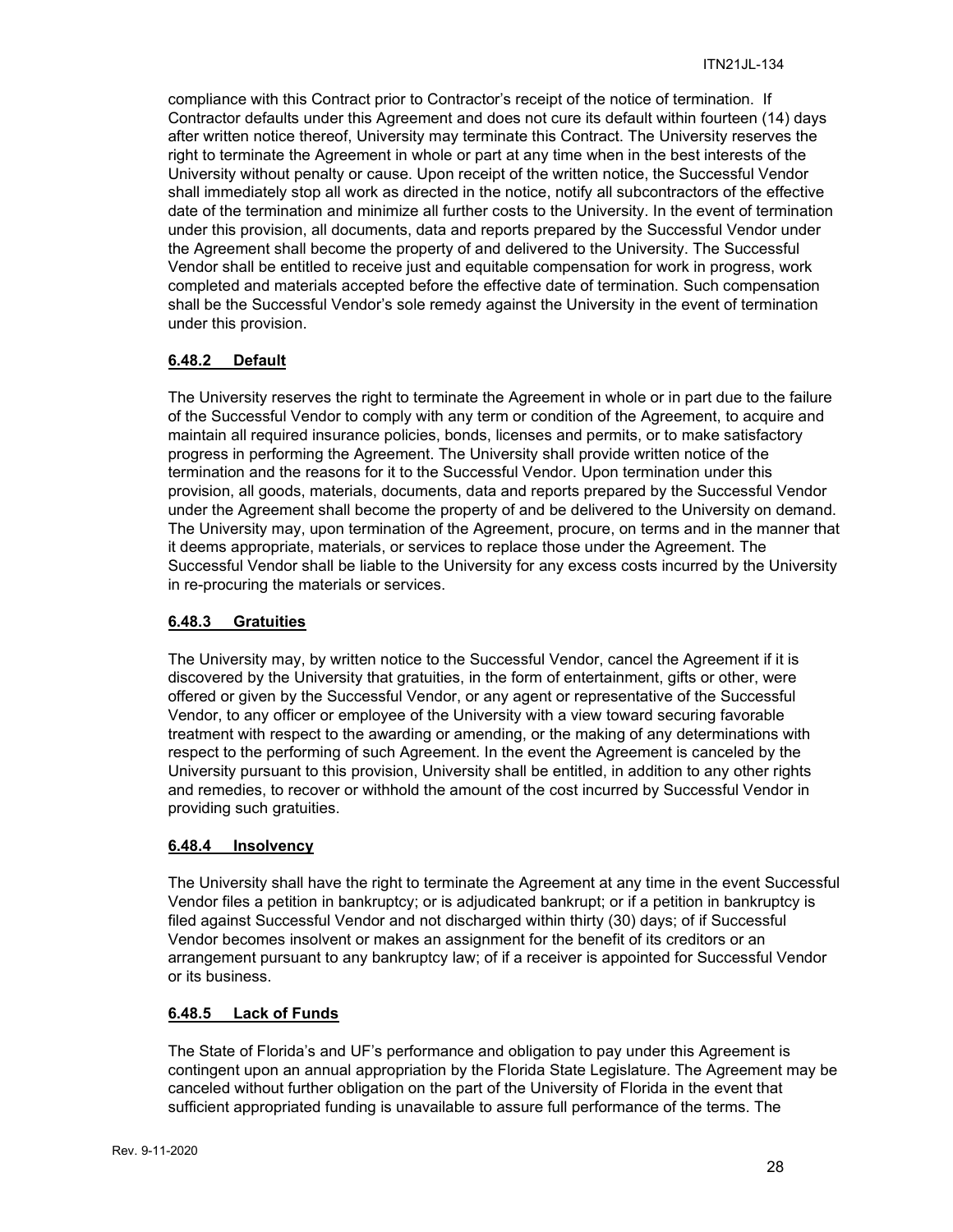Successful Vendor shall be notified in writing of such non-appropriation as soon as reasonably possible. No penalty shall accrue to the University in the event this cancellation provision is exercised. This cancellation provision shall not be construed so as to permit the University to terminate the Agreement in order to acquire similar equipment, material, supplies or services from another party.

## <span id="page-28-0"></span>**6.48.6 Stop Work Order**

The University may at any time, by written order to the Successful vendor, require the Successful Vendor to stop all or any part of the work called for by the Agreement for a period of ninety (90) days after the order is delivered to the Successful Vendor, and for any further period to which the parties may agree. The order shall be specifically identified as a Stop Work Order issued under this provision. Upon receipt of the order, the Successful Vendor shall immediately comply with its terms and take all reasonable steps to minimize the incidence of costs allocable to the work covered by the order during the period of work stoppage. If a Stop Work Order issued under this provision is canceled or the period of the order or any extension expires, the Successful Vendor shall resume work. The University shall make an equitable adjustment in the delivery schedule or Agreement price, or both, and the Agreement shall be amended in writing accordingly.

## <span id="page-28-1"></span>**6.48.7 Suspension or Debarment**

The University may by written notice to the Successful Vendor immediately terminate the Agreement if the University determines that the Successful Vendor has been debarred, suspended or otherwise lawfully prohibited from participating in any public procurement activity, including but limited to, being disapproved as a subcontractor Vendor of any public procurement unit or other governmental body.

#### <span id="page-28-2"></span>**6.48.8 Continuation of Performance Through Termination**

The Successful Vendor shall continue to perform, in accordance with the requirements of Agreement, up to the date of termination, as directed in the termination notice.

## <span id="page-28-3"></span>**6.49 Title and Risk of Loss- Not Applicable**

## <span id="page-28-4"></span>**6.50 Warranties- Not Applicable**

## <span id="page-28-5"></span>**6.51 Payment Card Industry Data Security Standard.**

For e-commerce business and/or credit card transactions, Proposer agrees to be bound by the requirements and terms of the Rules of all applicable Card Associations, as amended from time to time, and be solely responsible for security and maintaining confidentiality of Card transactions processed by means of electronic commerce up to the point of receipt of such transactions by Bank.

Proposer is required to be in compliance with the requisites of the SAS 70 and/or Payment card Industry Data Security Standard and provide written attestation of compliance annually.

## <span id="page-28-6"></span>**6.52 Payment and Invoice Information**

All invoices will need to contain either a **UF purchase order number** or the **8-digit department ID number** of the department with which you are doing business. Please include your Tax Identification number. All invoices for payment should be submitted to the University of Florida via:

Email: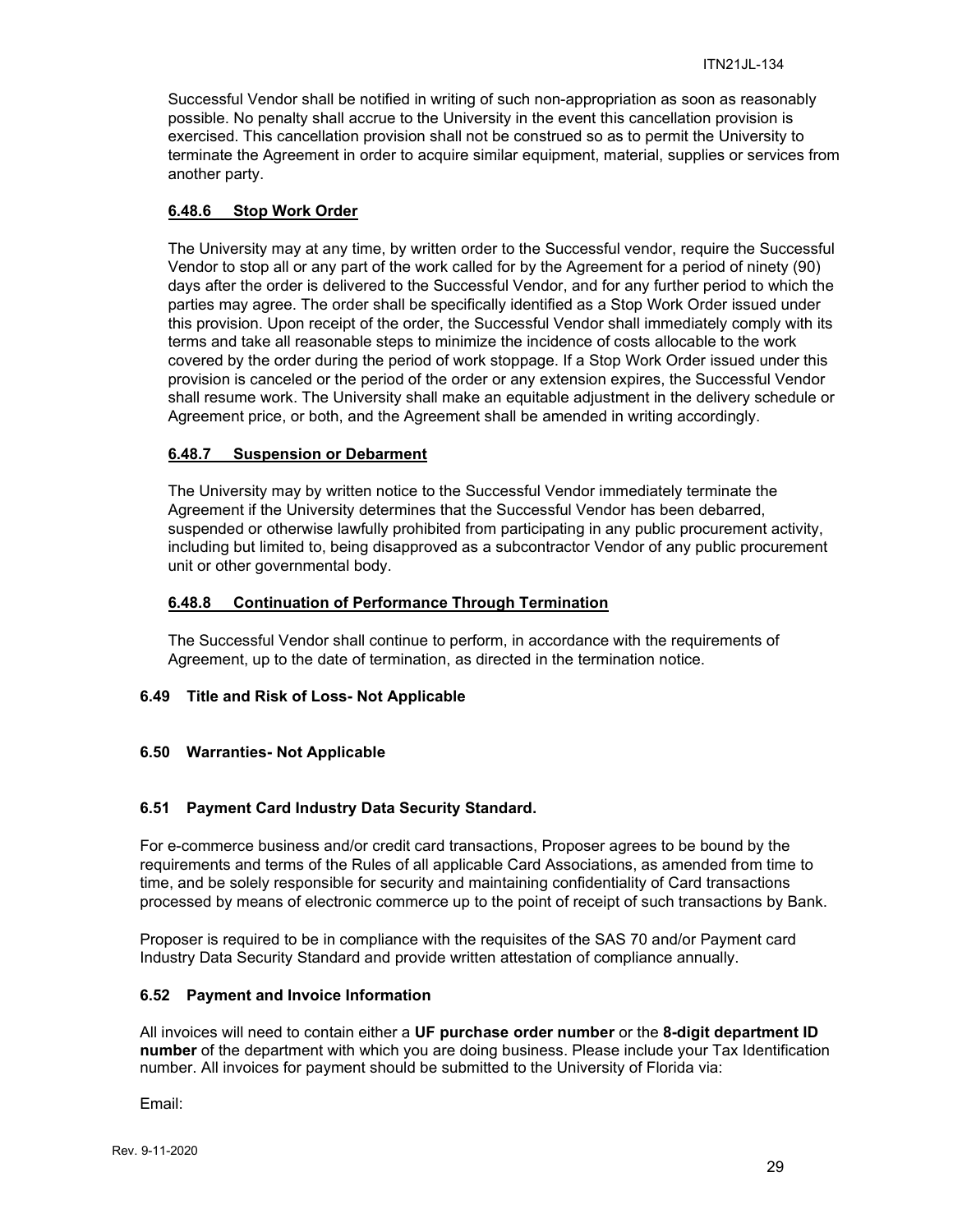[UFL.invoices@edmgroup.com](mailto:UFL.invoices@edmgroup.com)

Or by Fax: 1-570-496-5411

Or by Mail: University of Florida Attn: Accounts Payable PO Box 3357 Scranton, PA 18505

## <span id="page-29-0"></span>**6.53 Travel**

Any travel authorized by this Contract and being compensated separately shall be compensated in accordance with University's travel policy [\(http://fa.ufl.edu/uco/handbook/handbook.asp?doc=1.4.14\)](http://fa.ufl.edu/uco/handbook/handbook.asp?doc=1.4.14) and Contractor shall be required to provide all back-up documentation required by the policy.

## <span id="page-29-1"></span>**6.54 State Purchasing Requirements**

IT IS EXPRESSLY UNDERSTOOD AND AGREED THAT ANY ARTICLES THAT ARE THE SUBJECT OF, OR REQUIRED TO CARRY OUT, THIS CONTRACT SHALL BE PURCHASED FROM A NONPROFIT AGENCY FOR THE BLIND OR FOR THE SEVERELY HANDICAPPED THAT IS QUALIFIED PURSUANT TO CHAPTER 413, FLORIDA STATUTES, IN THE SAME MANNER AND UNDER THE SAME PROCEDURES SET FORTH IN SECTION [413.036\(](http://www.leg.state.fl.us/STATUTES/index.cfm?App_mode=Display_Statute&Search_String=&URL=Ch0413/Sec036.HTM)1) AND (2), FLORIDA STATUTES; AND FOR PURPOSES OF THIS CONTRACT THE CONTRACTOR SHALL BE DEEMED TO BE SUBSTITUTED FOR THE UNIVERISTY INSOFAR AS DEALINGS WITH SUCH QUALIFIED NONPROFIT AGENCY ARE CONCERNED. This requirement applies only if any such nonprofit agency produces a product covered by this CONTRACT and can satisfy the terms of this CONTRACT with respect to price, quantity, quality, and delivery time. Any questions concerning available products should be directed to: Division of Vocational Rehabilitation Headquarters, 2002 Old St. Augustine Road, Building A, Tallahassee, Florida 32301-4862, (800) 451-4327 (Voice/TDD).

IT IS EXPRESSLY UNDERSTOOD AND AGREED THAT ANY ARTICLES WHICH ARE THE SUBJECT OF, OR REQUIRED TO CARRY OUT, THIS CONTRACT SHALL BE PURCHASED FROM THE CORPORATION IDENTIFIED UNDER CHAPTER 946, F.S., IN THE SAME MANNER AND UNDER THE SAME PROCEDURES SET FORTH IN SECTION [946.515\(](http://www.leg.state.fl.us/STATUTES/index.cfm?App_mode=Display_Statute&Search_String=&URL=Ch0946/Sec515.HTM)2), AND (4), F.S.; AND FOR PURPOSES OF THIS CONTRACT THE CONTRACTOR CARRYING OUT THE PROVISIONS OF THIS CONTRACT SHALL BE DEEMED TO BE SUBSTITUTED FOR UNIVERSITY INSOFAR AS DEALINGS WITH SUCH CORPORATION ARE CONCERNED. This requirement applies only if the corporation produces a product covered by this CONTRACT and can satisfy the terms of this CONTRACT with respect to price, quantity, quality, and delivery time. Any questions concerning the corporation's ability to provide products or services should be directed to: Prison Rehabilitative Industries and Diversified Enterprises, Inc., 12425 - 28th Street North, Saint Petersburg, Florida 33716, (727) 572-1987.

## <span id="page-29-2"></span>**6.55 Notices**

All notices, consents, approvals and other communications (collectively, "Notices") which may be or are required to be given by either party shall be properly given only if made in writing and sent to the address of University or Contractor, as applicable, as the same is modified in accordance herewith, by hand delivery, U.S. Certified Mail (Return Receipt Requested) or nationally recognized overnight delivery service. Telephone and facsimile numbers and e-mail addresses are listed for convenience only. Either party may change its address for Notices by giving written notice to the other party in accordance with this provision.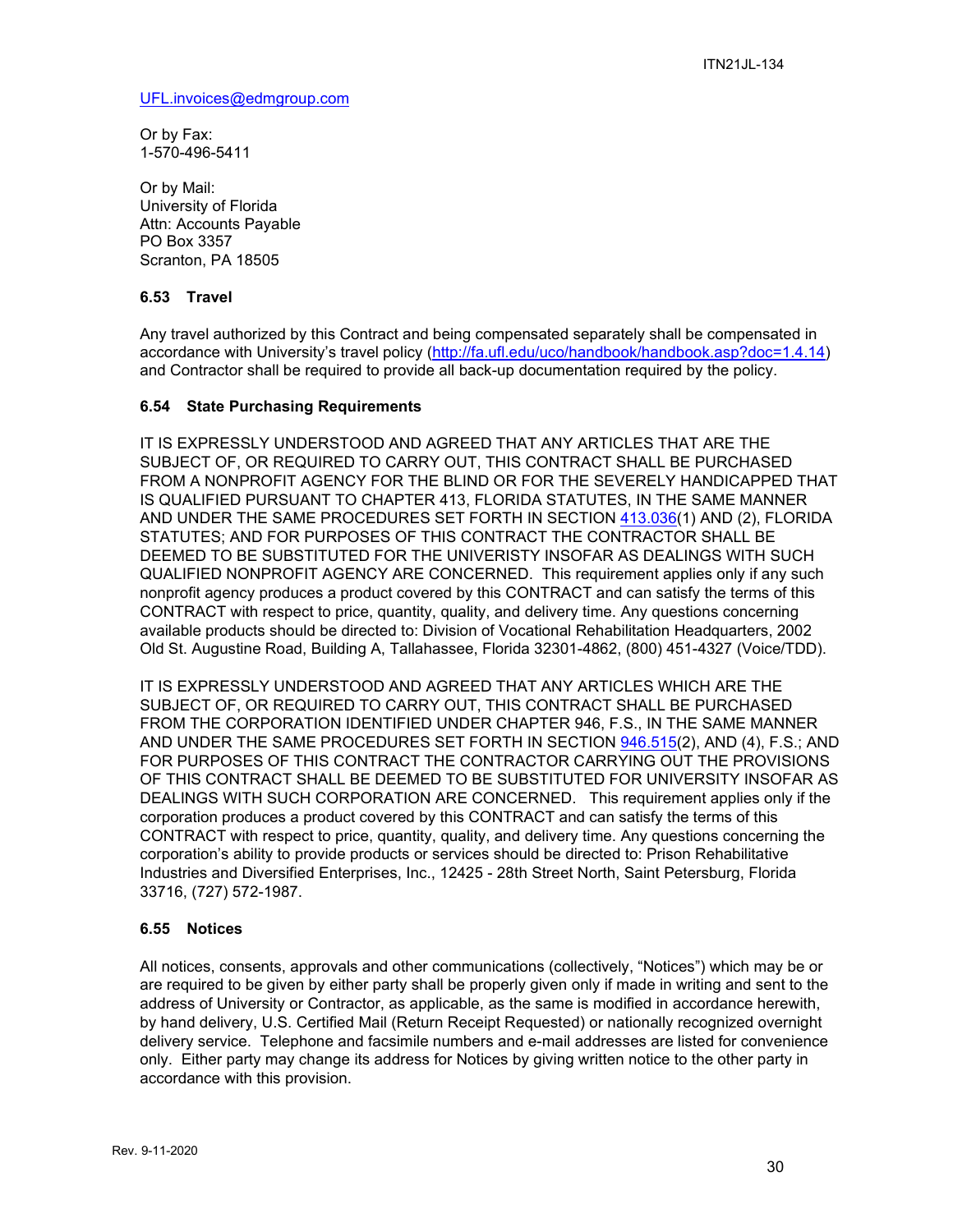## <span id="page-30-0"></span>**6.56 Ownership of Work**

All reports, studies, plans, deliverables, strategies, materials, discoveries, inventions, processes, designs, plans, trade secrets, data, information, documents and other work (collectively, "Work"), whether of a technical nature or not, made, developed or obtained by Contractor pursuant to this Contract or in connection with the provision of the Services shall be the sole and exclusive property of University and any copyrightable Work shall be deemed a "work made for hire" under the United States copyright laws. Should such Work not constitute a "work made for hire" under the United States copyright laws, Contractor hereby grants, transfers, assigns, and conveys to University and its successors and assigns, the entire right, title, and interest in the Work or any part thereof. At all times during and after the Term, Contractor shall assist University in obtaining and maintaining, for University's benefit, copyrights and other relevant legal protections in the Work and Contractor shall execute and cause its subcontractors to execute such further instruments as University may reasonably require as evidence of ownership of such rights. Immediately upon termination of this Contract for any reason, all Work, in whatever form, shall be turned over to University. This provision shall survive the termination of this

## <span id="page-30-1"></span>**6.57 Access to Work**

University shall always have access to review the ongoing Work of Contractor for purposes of inspecting the same and determining that the Services are being performed in accordance with the terms of this Contract.

## <span id="page-30-2"></span>**6.58 Independent Contractor**

Contractor is and shall at all times remain an independent contractor, with sole control of the manner and means of performing the Services. Contractor shall have no authority to bind or commit University to any contract, representation or obligation to or with any third party or to incur any cost, expense, liability or other amount for or on behalf of University, and Contractor shall not act as or represent that it is the agent of University. Further, it is understood and agreed by the parties that nothing contained in this Contract shall be construed to create a joint venture, partnership, association, or other affiliation or like relationship between the parties, it being specifically agreed that their relationship is and shall remain that of independent parties to a contractual relationship as set forth in this Contract.

## <span id="page-30-3"></span>**6.59 No Use of Name/Logos/Public Statements**

Except with the prior written consent of the other party, no party shall, make any press or media announcement concerning this Contract, or use the name, logos, or trademarks of any other party, or any version, abbreviation, or representation of them. In the case of University, consent must be provided by its Vice President for University Relations or that position's designee.

## <span id="page-30-4"></span>**6.60 Time of the Essence- Not Applicable**

#### <span id="page-30-5"></span>**6.61 Construction**

The language and all parts of this Contract shall be construed according to its fair meaning and not strictly for or against any of the parties hereto. University and Contractor have agreed to the use of the particular language of this Contract, and any question regarding the meaning of this Contract shall not be resolved by any rule providing for interpretation against the party who caused the uncertainty to exist or against the draftsman. Unless the context indicates otherwise, (i) the terms "hereof", "hereunder", "herein" and similar expressions refer to this Contract as a whole, (ii) the singular shall include the plural and the masculine gender shall include the feminine and the neuter, and (iii) all references to sections and subsections shall be deemed references to the sections and subsections of this Contract. The section headings in this Contract are for convenience only and do not alter, amend, define, limit or otherwise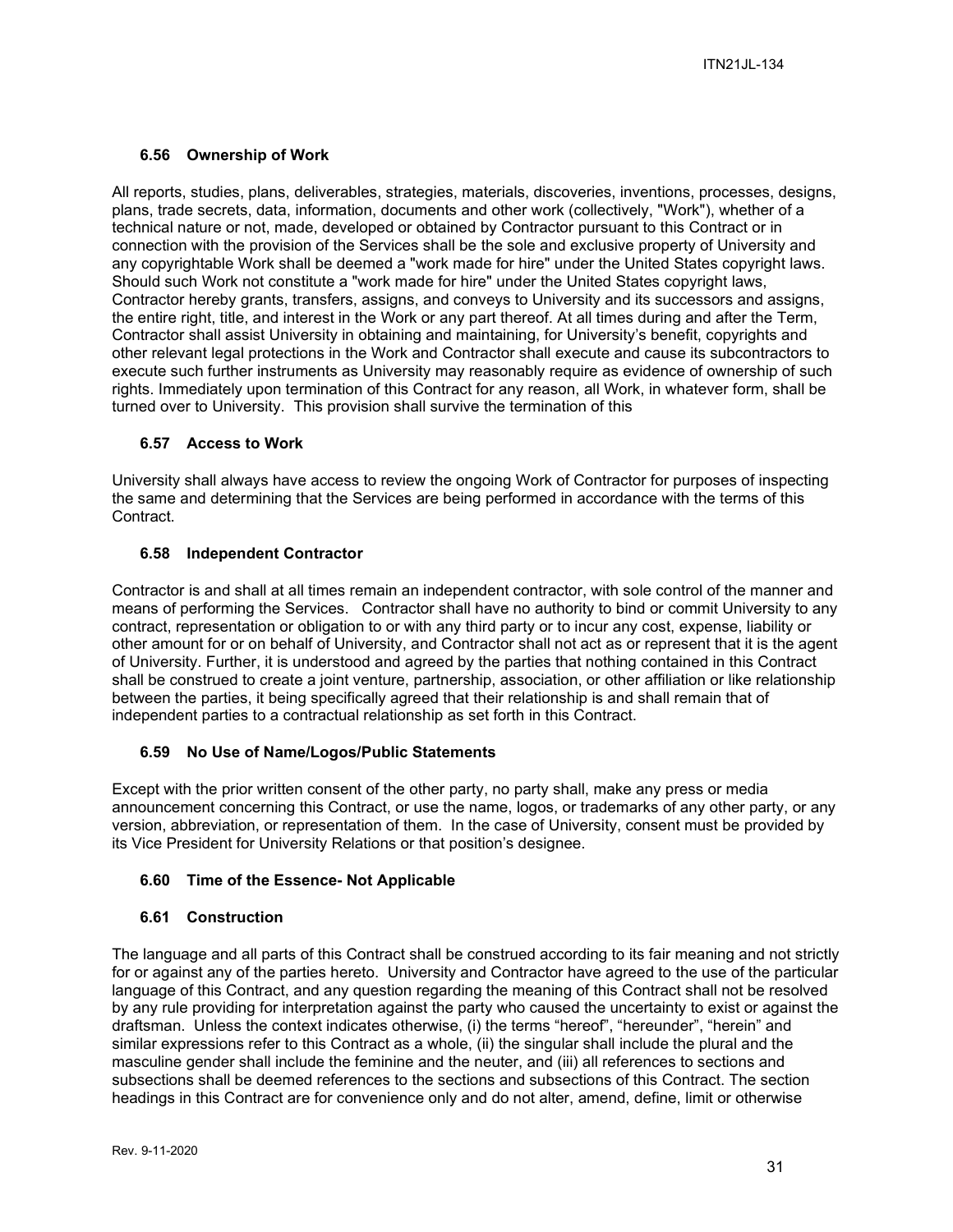affect the terms set forth herein. If any provision of this Contract is found by a court of competent jurisdiction to be illegal, invalid or unenforceable, the remainder of this Contract will not be affected, and in lieu of each provision that is found to be illegal, invalid or unenforceable, a provision will be added as a part of this Contract that is as similar to the illegal, invalid or unenforceable provision as may be possible and be legal, valid and enforceable. All negotiations, considerations, representations, and understandings between University and Contractor are incorporated herein. This Contract constitutes the entire agreement of the parties with respect to the subject matter hereof. This Contract may be executed in multiple counterparts, each of which shall be deemed a duplicate original, but all of which taken together shall constitute one and the same instrument.

## <span id="page-31-0"></span>**Contract 7.0 Certifications and Forms**

#### <span id="page-31-1"></span>**7.1 Certification of Proposal**

Explanation: This certification attests to the vendor's awareness of, and agreement, to the content of this ITN and all accompanying provisions contained herein.

Action: Vendor is to ensure that the following certificate is duly completed and correctly executed by an authorized officer of your company.

This proposal is submitted in response to Invitation to Negotiate # ITN21JL-134 issued by the University of Florida. The undersigned, as a duly authorized officer, hereby certifies that

> \_\_\_\_\_\_\_\_\_\_\_\_\_\_\_\_\_\_\_\_\_\_\_\_\_\_\_\_\_\_\_\_\_\_\_\_\_ (Vendor Name)

agrees to be bound by the content of this proposal and agrees to comply with the terms, conditions and provisions of the referenced Invitation to Negotiate (ITN) and any addenda thereto in the event of an award. Exceptions are to be noted as stated in the ITN. The proposal shall remain in effect for a period of ninety (90) calendar days as of the Due Date for responses to the ITN.

The undersigned certifies that to the best of his/her knowledge: (check one pf the below and provide information if required)

There is no trustee or employee of the University of Florida who has or whose Relative has an Interest in the entity or entities making this proposal or who is a natural person making this proposal.

There are trustee(s) and/or employee(s) of the University of Florida who have, and/or whose Relative(s) have, an Interest in the entity or entities making this proposal or who is a natural person making this proposal. Describe the nature of the interest held by each trustee, employee, or Relative of the trustee or employee (for example, grandson of Employee X owns the company or spouse of Employee Y is a director of the company).

"Interest" for purposes of this disclosure includes the following: director, trustee, officer, or employee of an entity, any contract with an entity (including consulting), or any partner, proprietor, stock, equity, or other ownership interest in an entity.

"Relative" for the purpose of this disclosure is an individual who is related to the trustee or employee as father, mother, son, daughter, brother, sister, uncle, aunt, first cousin, nephew, niece, husband, wife, father-in-law, mother-in-law, son-in-law, daughter-in-law, brother-in-law, sister-in-law, stepfather, stepmother, stepson, stepdaughter, stepbrother, stepsister, half brother, half sister, grandparent, great grandparent, grandchild, great grandchild, step grandparent, step great grandparent, step grandchild, step great grandchild, person who is engaged to be married to the trustee or employee or who otherwise holds himself or herself out as or is generally known as the person whom the trustee or employee intends to marry or with